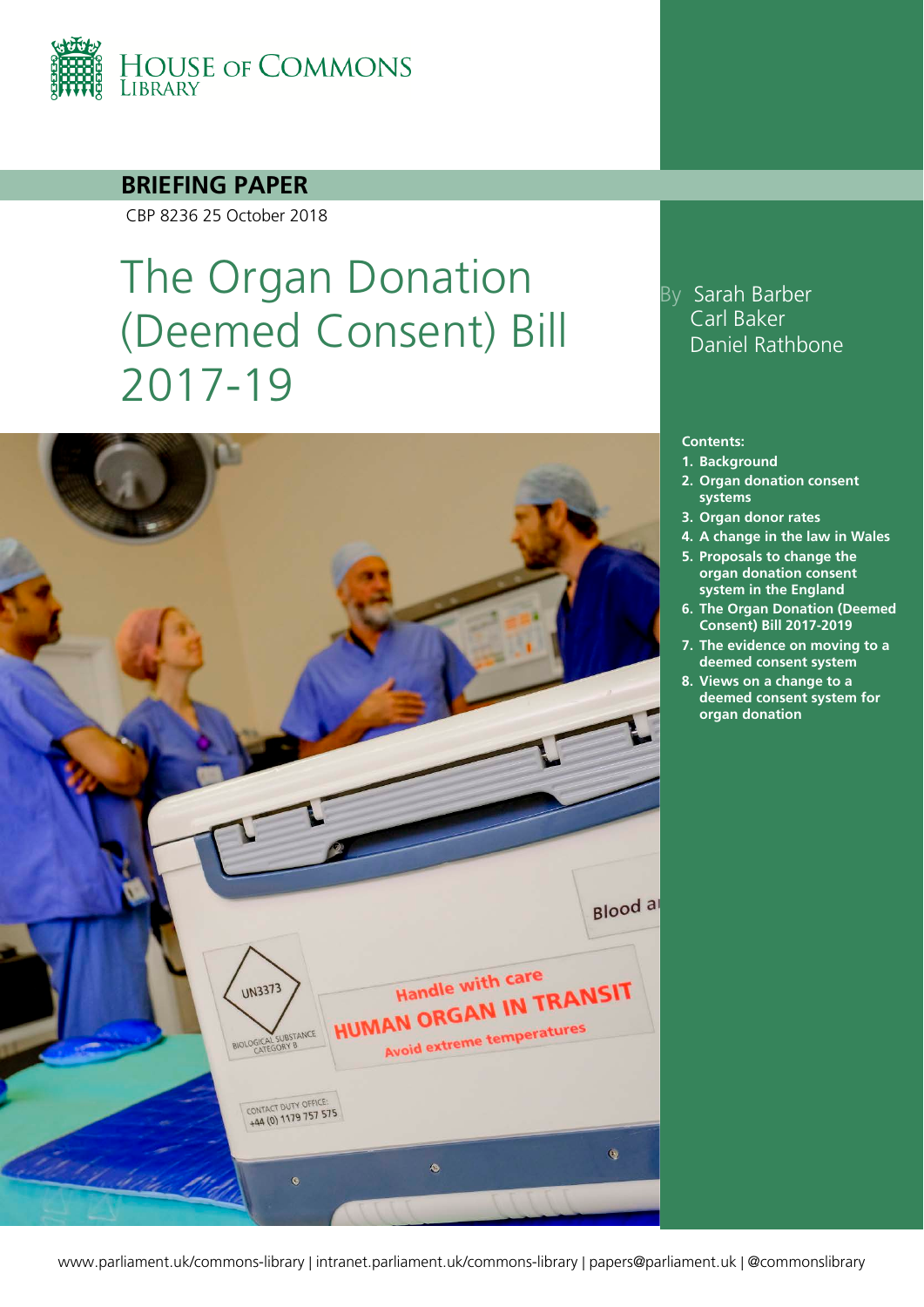# **Contents**

| <b>Summary</b>          |                                                                                                                                                                                                                                                                                                   | 3                                                  |
|-------------------------|---------------------------------------------------------------------------------------------------------------------------------------------------------------------------------------------------------------------------------------------------------------------------------------------------|----------------------------------------------------|
| 1.<br>1.1               | <b>Background</b><br>Organ donation policy in the UK<br>Organ Donation Taskforce report 2006<br>Organ donation strategy 2013                                                                                                                                                                      | 4<br>4<br>$\overline{4}$<br>5                      |
| 2.<br>2.1<br>2.2        | <b>Organ donation consent systems</b><br>Different types of organ donation consent systems<br>Organ donation consent systems in the UK                                                                                                                                                            | 8<br>8<br>8                                        |
| 3.<br>3.1               | Organ donor rates<br>Family consent rates                                                                                                                                                                                                                                                         | 11<br>11                                           |
| 4.<br>4.1<br>4.2        | A change in the law in Wales<br>The Human Transplantation (Wales) Act 2013<br>Evaluation of the new system                                                                                                                                                                                        | 13<br>13<br>13                                     |
| 5.<br>5.1<br>5.2        | Proposals to change the organ donation consent system in the England<br>Background<br>UK Government Consultation on an opt-out system<br>Consultation responses and Government proposals                                                                                                          | 15<br>15<br>15<br>17                               |
| 6.<br>6.1<br>6.2<br>6.3 | The Organ Donation (Deemed Consent) Bill 2017-2019<br>Content of the Bill<br>Clause 1: Changing the consent system<br>Clause 2: Consequential amendments<br>Clause 3: Extent and Commencement<br>Second Reading<br>Committee Stage<br>Membership of the Public Bill Committee<br>Committee debate | 20<br>20<br>20<br>21<br>21<br>21<br>22<br>22<br>23 |
| 7.<br>7.1<br>7.2        | The evidence on moving to a deemed consent system<br>Department of Health Organ donation taskforce report 2008<br>Welsh Government review<br>Department of Health impact assessment<br>International examples                                                                                     | 25<br>25<br>27<br>27<br>29                         |
| 8.<br>8.1<br>8.2        | Views on a change to a deemed consent system for organ donation<br>Political parties<br>Stakeholders                                                                                                                                                                                              | 30<br>30<br>31                                     |

Cover page image copyright: NHS Blood and Transplant/Image cropped by House of Commons Library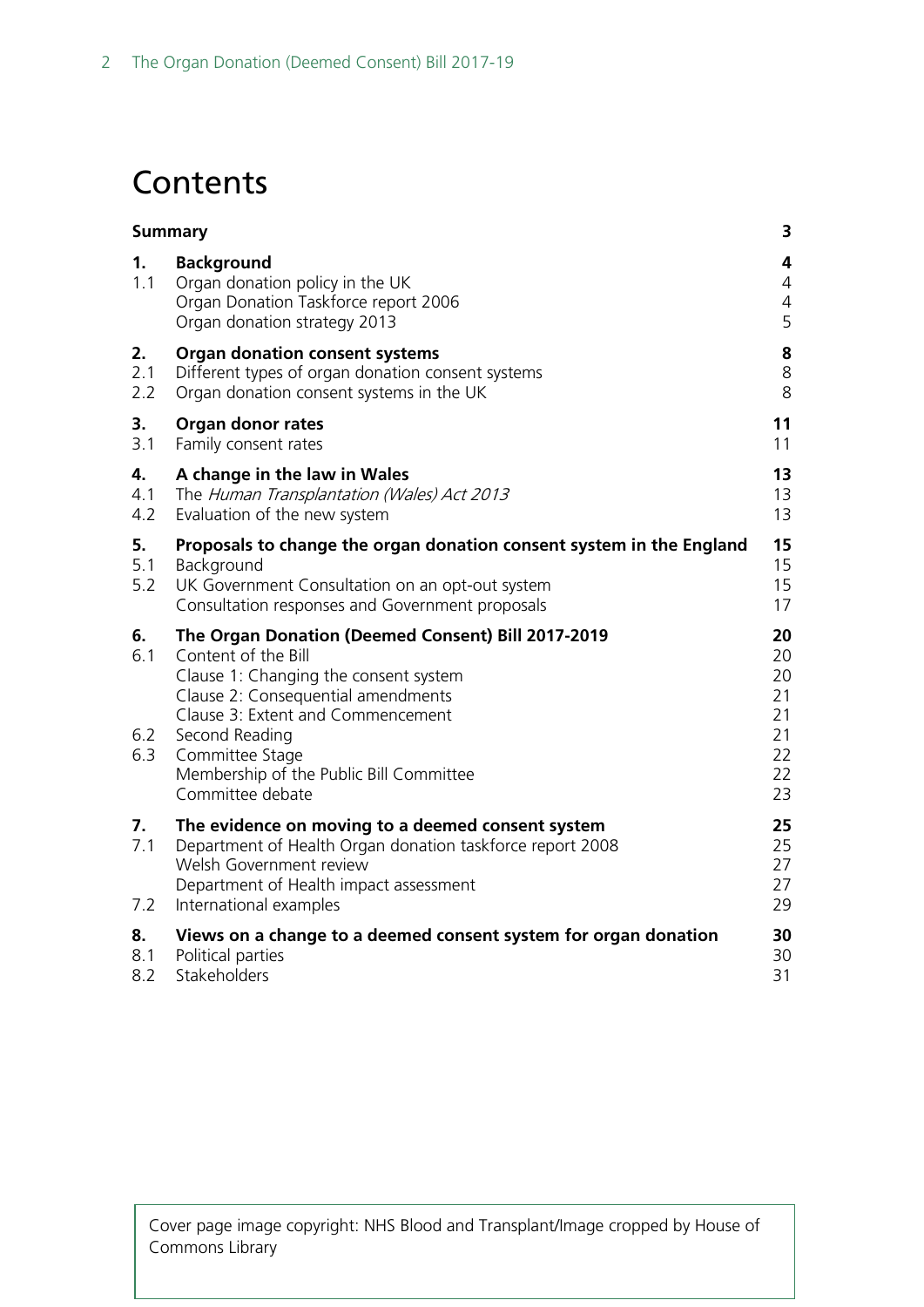# <span id="page-2-0"></span>Summary

Organ donation rates have increased significantly in the UK in the last decade, but there is still a shortage of donors and hundreds of people die whilst waiting for an organ in the UK each year. One of the proposals to address this organ shortage is a move to an optout organ donation consent system.

The current organ donation system in England is an opt-in system. The Human Tissue Act 2004 sets out that a person can consent to donate their organs by expressing a view during their lifetime or by appointing a representative to consent on their behalf. If a decision on organ donation has not been made in these ways, their family will be asked to give consent. However, where the patient has not expressed a wish to donate, or their register status is not known, the latest family consent rate is only 48.5%. Where the patient's wish to donate was known at the time of potential donation, 92% of families consent to donation.

In October 2017, the Prime Minister announced that the Government would introduce an opt-out consent system for organ donation in England. In December 2017, a Government consultation was published that sought views on this change.

The Organ Donation (Deemed Consent) Bill 2017-19 was tabled by Labour MP, Geoffrey Robinson, after coming 6th in the Private Member's Bill ballot in this parliamentary session and had its Second Reading on 23 February 2018. It was considered by a Public Bill Committee on 12 September 2018.

The Bill intends to amend the *Human Tissue Act 2004* so that where a person has not made a decision regarding organ donation during their life, or appointed a representative for this purpose, the default position will be that consent will be deemed to have been given. The measures on deemed consent within the Bill will only apply in England. The Bill is tabled for Report Stage and Third Reading on 26 October 2018.

The organ donation consent system is a devolved issue. Wales has already moved to an opt-out consent system, introduced in December 2015, and the Scottish Government have introduced legislation on this issue in the current parliamentary session.

There is significant support for a change in the law in this area, from across the political parties, the public, and health organisations who believe it will lead to an increase in donors and will save lives. However, there has also been some opposition to the proposal to change the system from those who believe the evidence does not support a move to an opt out system, and that it may have negative impacts.

This briefing provides an overview of the current law on organ donation consent, the Organ Donation (Deemed Consent) Bill, evidence reviews on this issue, and views.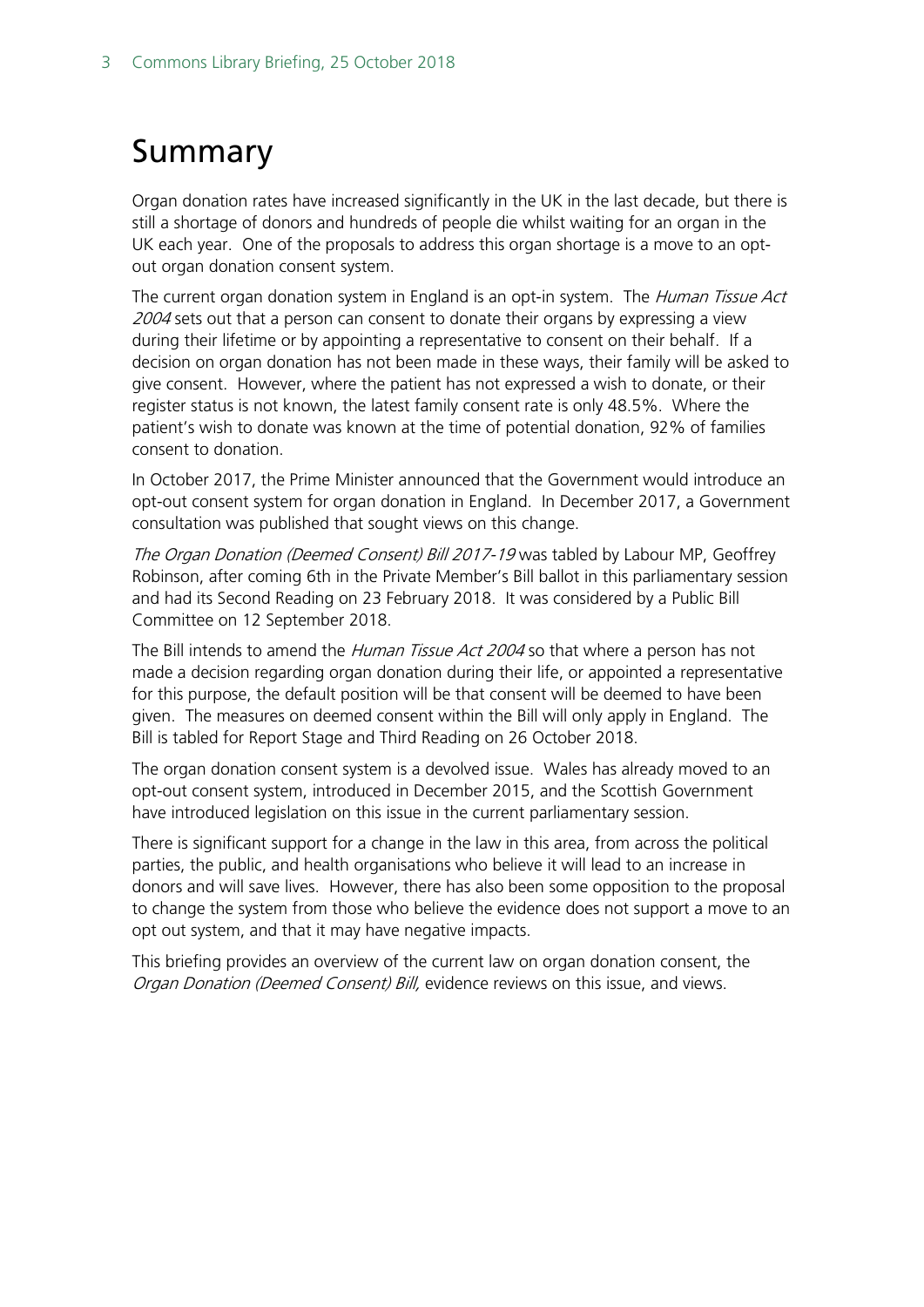# <span id="page-3-0"></span>1. Background

Individuals in the UK may choose to donate their organs following their death, or in some cases donate as a living organ donation. Only a small number of people each year die in circumstances that mean their organs could be considered for transplant.

Despite consistent increases in the number of people donating their organs, there is still a shortage of organs and people still die waiting for an organ transplant. NHS Blood and Transplant, the Special Health Authority responsible for coordinating organ donation and transplantation across the UK, reported that in 2016/17, 456 adults and 14 children died whilst on the transplant list, and a further 875 people were removed from the list because they were too ill for surgery.<sup>[1](#page-3-3)</sup>

Individuals from a black or Asian background are more likely to suffer from illnesses where a transplant may be needed but will spend an average 6 months longer waiting for a matched donor. [2](#page-3-4)

Concerns about insufficient numbers of donated organs in the UK has led to calls for further government action to increase the number of organ donors. One proposal has been to introduce a system of presumed consent to organ donation after death, also known as an optout system.

# <span id="page-3-1"></span>1.1 Organ donation policy in the UK

Two Government sponsored reports over the last 12 years have established current policy and work programmes on organ donation.

## <span id="page-3-2"></span>Organ Donation Taskforce report 2006

The Organ Donation Taskforce (the Taskforce) was established in 2006 and chaired by Dame Elizabeth Buggins. It was comprised of specialists in the field of organ donation, and was asked by the Government to identify the obstacles to organ donation and make recommendations on measures to increase transplant rates.

The taskforce concluded that a 50% increase in deceased organ donation was possible and achievable in the UK over the next five years[.3](#page-3-5) To achieve this, it made a number of recommendations, including:

- The expansion of networks of donor transplant coordinators, recruited centrally by NHSBT;
- The establishment of a new independent UK-wide donation ethics group;

<span id="page-3-3"></span>NHS Blood & Transplant press releas[e Organ and tissue donation](https://www.nhsbt.nhs.uk/media/news/organ-and-tissue-donation-a-vital-lesson-that-can-help-to-save-lives/)<br>A vital lesson that can help to save lives 6 February 2018

<span id="page-3-4"></span>Government consultation Introducing 'opt-out' consent for organ and tissue [donation in England](https://www.gov.uk/government/consultations/introducing-opt-out-consent-for-organ-and-tissue-donation-in-england) 12 December 2017

<span id="page-3-5"></span><sup>&</sup>lt;sup>3</sup> The Department of Health Organ Donation Taskforce, [Organs for Transplants](https://nhsbtdbe.blob.core.windows.net/umbraco-assets-corp/4245/organsfortransplantstheorgandonortaskforce1streport.pdf) [A report from the Organ Donation Taskforce,](https://nhsbtdbe.blob.core.windows.net/umbraco-assets-corp/4245/organsfortransplantstheorgandonortaskforce1streport.pdf) 2006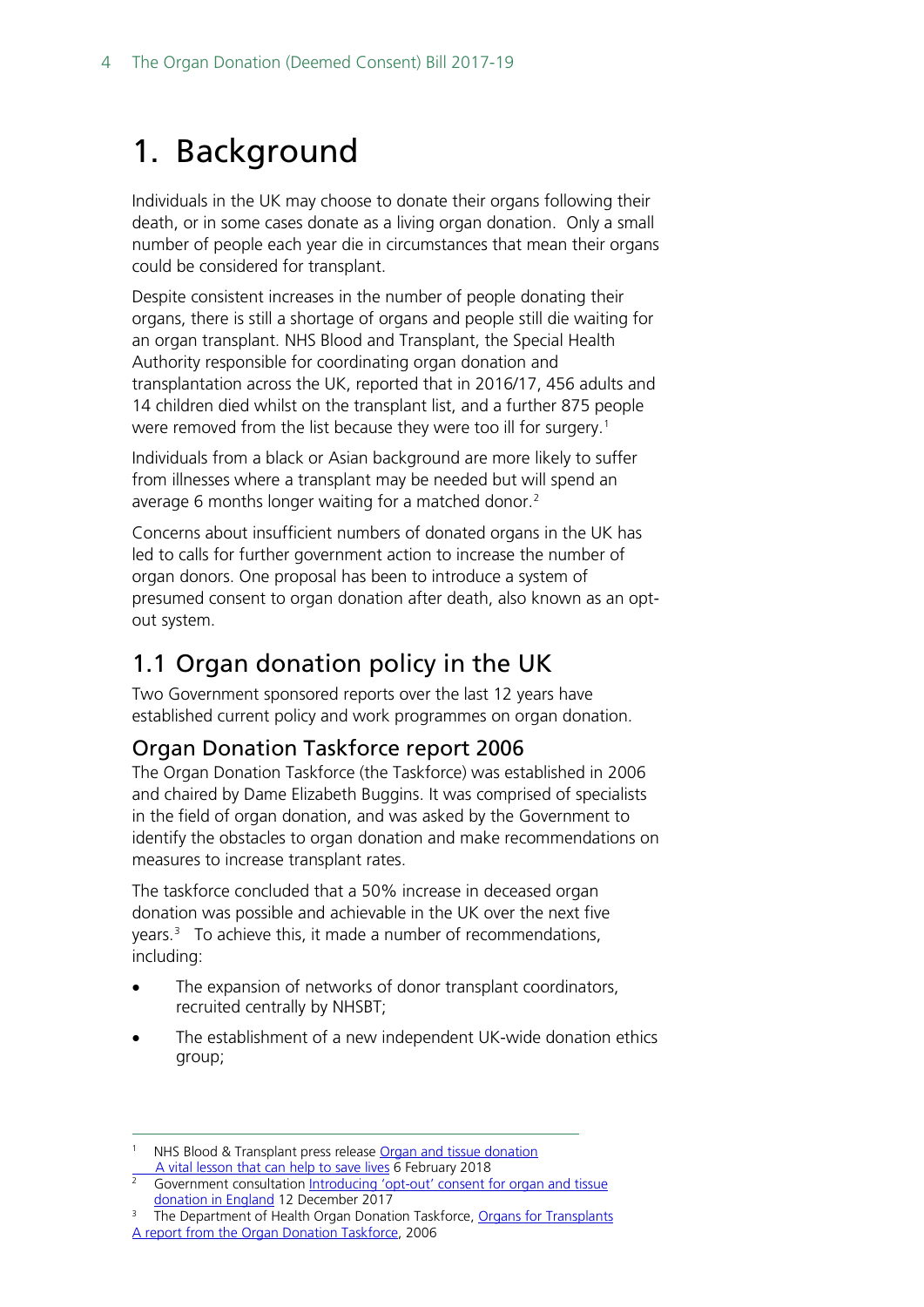- That discussions about donation should be part of every end of life care when appropriate, and each hospital trust should have clinical donation champion, and a trust donation committee;
- That organ donation activity should be monitored in all hospital trusts; and
- That all clinical staff likely to be involved in treating potential donors should be given mandatory training.

The then Labour Government accepted all the taskforces recommendations, and committed £11million of funding to implement these.[4](#page-4-1)

## <span id="page-4-0"></span>Organ donation strategy 2013

In 2013, five years after the Organ Donation taskforce recommendations, NHS Blood and Transplant (NHSBT) reported back on the progress since the 2006 report and made further recommendations in a new organ donation strategy – Taking Organ Donation to 2020.

It reported that, by April 2013, there had been a 50% increase in the number of deceased donors and a 30.5% increase in transplants. However, there was still more to do and there remained a shortage of organs.

The strategy highlighted that the Government and NHS should make sure that all potential donors could donate where possible, identifying donors early, and ensuring that they can give as many organs as possible. It reported that there was still significant variation between hospitals:

If every region performed at the level of the best, it is estimated that there would be over 500 (45%) more donors than the 1,212 who actually donated organs last year.<sup>[5](#page-4-2)</sup>

It highlighted poor rates of family consent to organ donation in comparison with other countries and suggested two approaches to improving this.

It should be considered normal within society for a family to be asked for consent and normal that they should give it, and there must be the best support for families going through making these decisions. Increasing public awareness is an important part of improving this as is the provision of experienced support through Specialist Nurses for organ donation (SN-OD) as soon as possible.<sup>[6](#page-4-3)</sup>

The strategy noted that international evidence showed that the use of transplant coordinators achieved higher consent rates. A UK audit had demonstrated that when Specialist Nurses for Organ Donation (SN-ODs) were involved with a family at early stages, consent rates improved.

The new strategy provided the following targets for organ donation in the UK by 2020:

<span id="page-4-1"></span> <sup>4</sup> Department of Health press releas[e Fifty Per Cent increase in organ donation](https://www.wired-gov.net/wg/wg-news-1.nsf/0/BE1F9BB88F335925802573D20039B860?OpenDocument)  [possible within five years](https://www.wired-gov.net/wg/wg-news-1.nsf/0/BE1F9BB88F335925802573D20039B860?OpenDocument) ,16 January 2008

<span id="page-4-2"></span><sup>5</sup> NHSBT, [Taking Organ donation to 2020: A detailed strategy, 2013](http://www.nhsbt.nhs.uk/to2020/resources/nhsbt_organ_donor_strategy_long.pdf)

<span id="page-4-3"></span><sup>6</sup> NHSBT, [Taking Organ donation to 2020: A detailed strategy, 2013](http://www.nhsbt.nhs.uk/to2020/resources/nhsbt_organ_donor_strategy_long.pdf)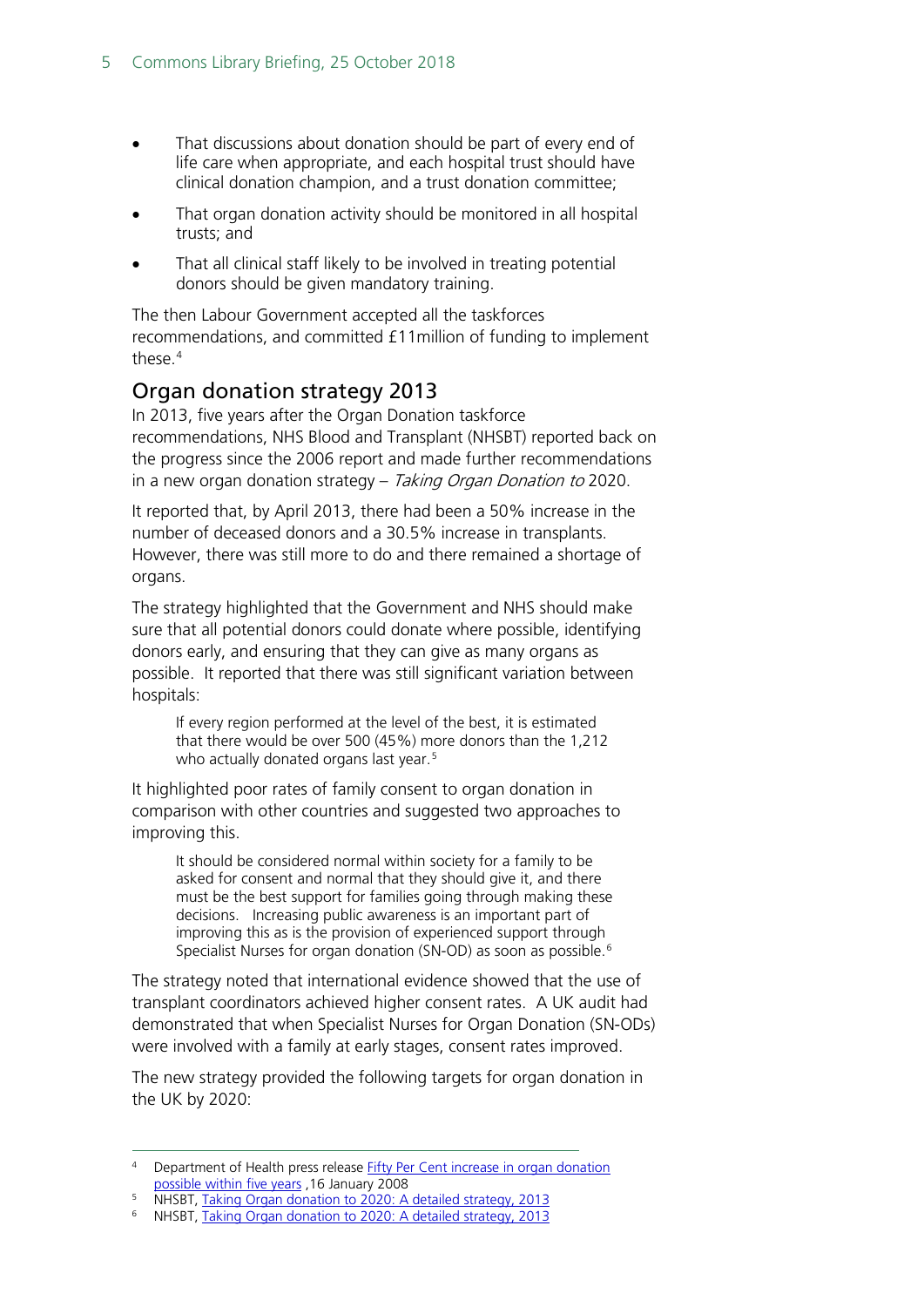- A consent/authorisation rate above 80% (the consent rate in 2016/17 was 62.7%)
- A deceased donor rate of 26 per million population (pmp) (the deceased donor rate in 2016/17 was 21.1 pmp in England)
- Transplant 5% more of the organs offered from consented donors; and
- A deceased donor transplant rate of 74 pmp.

More recently the Government have indicated their support for a system of 'opt-out consent' for organ donation, such as in this written statement in December 2017:

In October 2017, the Prime Minister announced the Government's intention to change the law on organ donation in England by introducing the principle of "opt-out consent", in a bid to save the lives of the 6,500 people currently waiting for an organ transplant.

Today the Government has launched a consultation to begin an open conversation about this change to opt-out organ donation, including how to encourage more conversations about personal decisions and what role families should have when their relative has consented to donate.

Currently, 80 percent of people say they would be willing to donate their organs but only 36 percent register to become an organ donor. Three people die every day in need of a suitable organ. Figures from NHS Blood and Transplant show that around 1100 families in the UK decided not to allow organ donation because they were unsure, or did not know whether their relatives would have wanted to donate an organ or not. The Government's intention is that changing the system to an opt-out model of consent will mean more viable organs become available for use in the NHS, potentially saving thousands of lives.

The consultation is open for the next three months, providing an opportunity for as many people as possible in England to give their views, including people from religious groups, patient groups, the clinical transplant community, and black, Asian and other minority communities.

It is important to ensure that moving to an opt-out system of consent will honour a person's decision on what happens to their body after death, and the consultation seeks views on how we can make sure this is the case.

The consultation also seeks views on a number of related issues, including ways in which it can be made easier for people to register their decision on organ and tissue donation. The consultation invites views on the potential impact proposals could have on certain groups who have protected characteristics in law such as disability, race, religion or belief. Questions are asked to help determine how family members should be involved in confirming decisions in future. The Government also proposes a number of exclusions and safeguards to the general rule of consent under the proposed new system. This includes the position of children, people with limited mental capacity, the armed forces and temporary residents.

#### The consultation is available at

https://www.gov.uk/government/consultations/introducing-optout-consent-for-organ-and-tissue-donation-in-england . An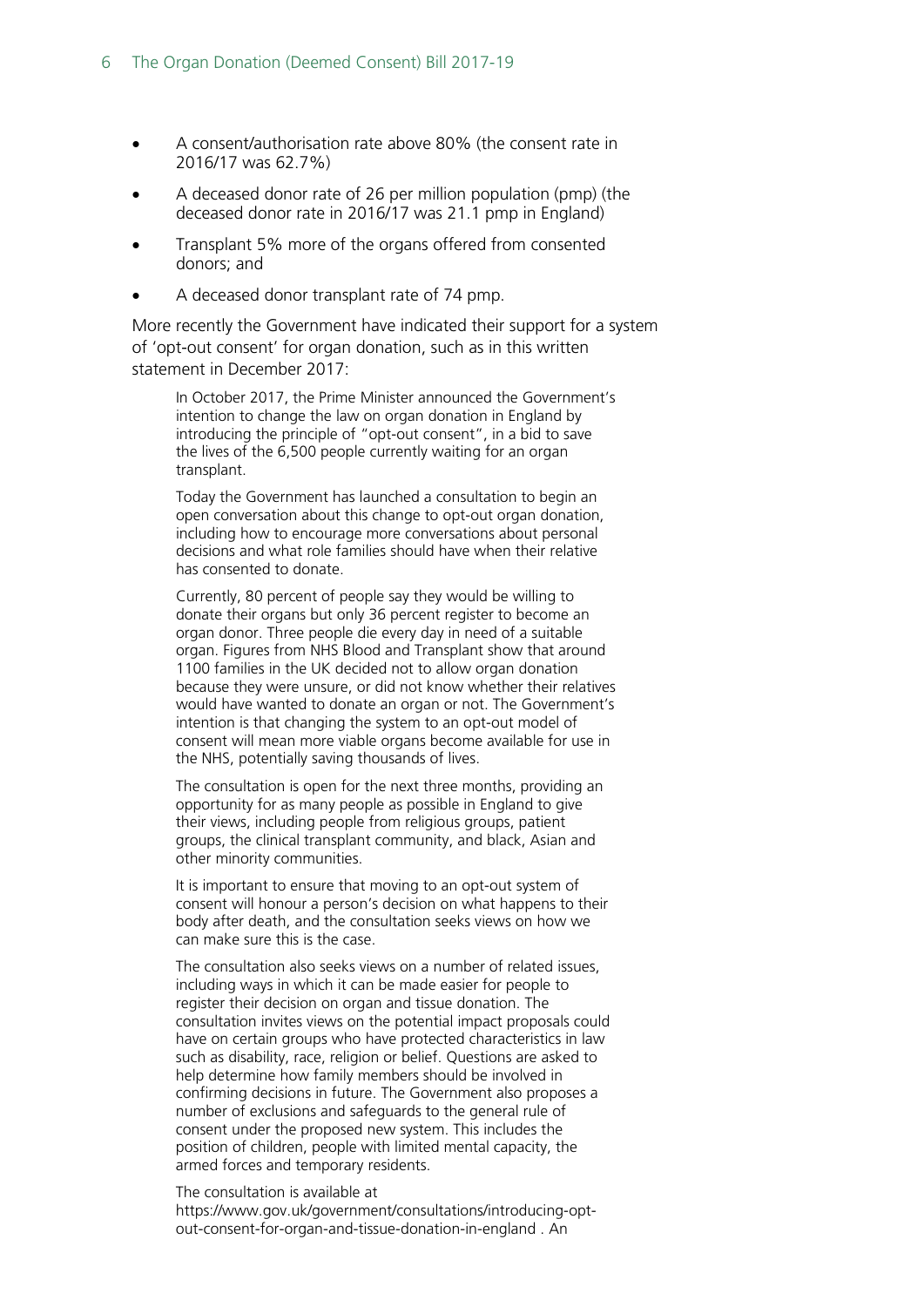Impact Assessment has been published alongside the consultation and can be accessed in the same place as the link above on gov.uk and is also attached.

The outcome of the consultation will inform the Government's next steps and its proposals for legislation to bring the new system of consent into effect.Today the Government has launched a consultation to begin an open conversation about this change to opt-out organ donation, including how to encourage more conversations about personal decisions and what role families should have when their relative has consented to donate.

Currently, 80 percent of people say they would be willing to donate their organs but only 36 percent register to become an organ donor. Three people die every day in need of a suitable organ. Figures from NHS Blood and Transplant show that around 1100 families in the UK decided not to allow organ donation because they were unsure, or did not know whether their relatives would have wanted to donate an organ or not. The Government's intention is that changing the system to an opt-out model of consent will mean more viable organs become available for use in the NHS, potentially saving thousands of lives.

The consultation is open for the next three months, providing an opportunity for as many people as possible in England to give their views, including people from religious groups, patient groups, the clinical transplant community, and black, Asian and other minority communities.

It is important to ensure that moving to an opt-out system of consent will honour a person's decision on what happens to their body after death, and the consultation seeks views on how we can make sure this is the case.

The consultation also seeks views on a number of related issues, including ways in which it can be made easier for people to register their decision on organ and tissue donation. The consultation invites views on the potential impact proposals could have on certain groups who have protected characteristics in law such as disability, race, religion or belief. Questions are asked to help determine how family members should be involved in confirming decisions in future. The Government also proposes a number of exclusions and safeguards to the general rule of consent under the proposed new system. This includes the position of children, people with limited mental capacity, the armed forces and temporary residents.

#### The consultation is available at

[https://www.gov.uk/government/consultations/introducing-opt](https://www.gov.uk/government/consultations/introducing-opt-out-consent-for-organ-and-tissue-donation-in-england)[out-consent-for-organ-and-tissue-donation-in-england](https://www.gov.uk/government/consultations/introducing-opt-out-consent-for-organ-and-tissue-donation-in-england) . An Impact Assessment has been published alongside the consultation and can be accessed in the same place as the link above on gov.uk and is also attached.

The outcome of the consultation will inform the Government's next steps and its proposals for legislation to bring the new system of consent into effect.<sup>[7](#page-6-0)</sup>

<span id="page-6-0"></span> <sup>7</sup> Written Statement: [Update on organ donation in England](http://www.parliament.uk/written-questions-answers-statements/written-statement/Commons/2017-12-12/HCWS338) - HCWS338 12 December 2017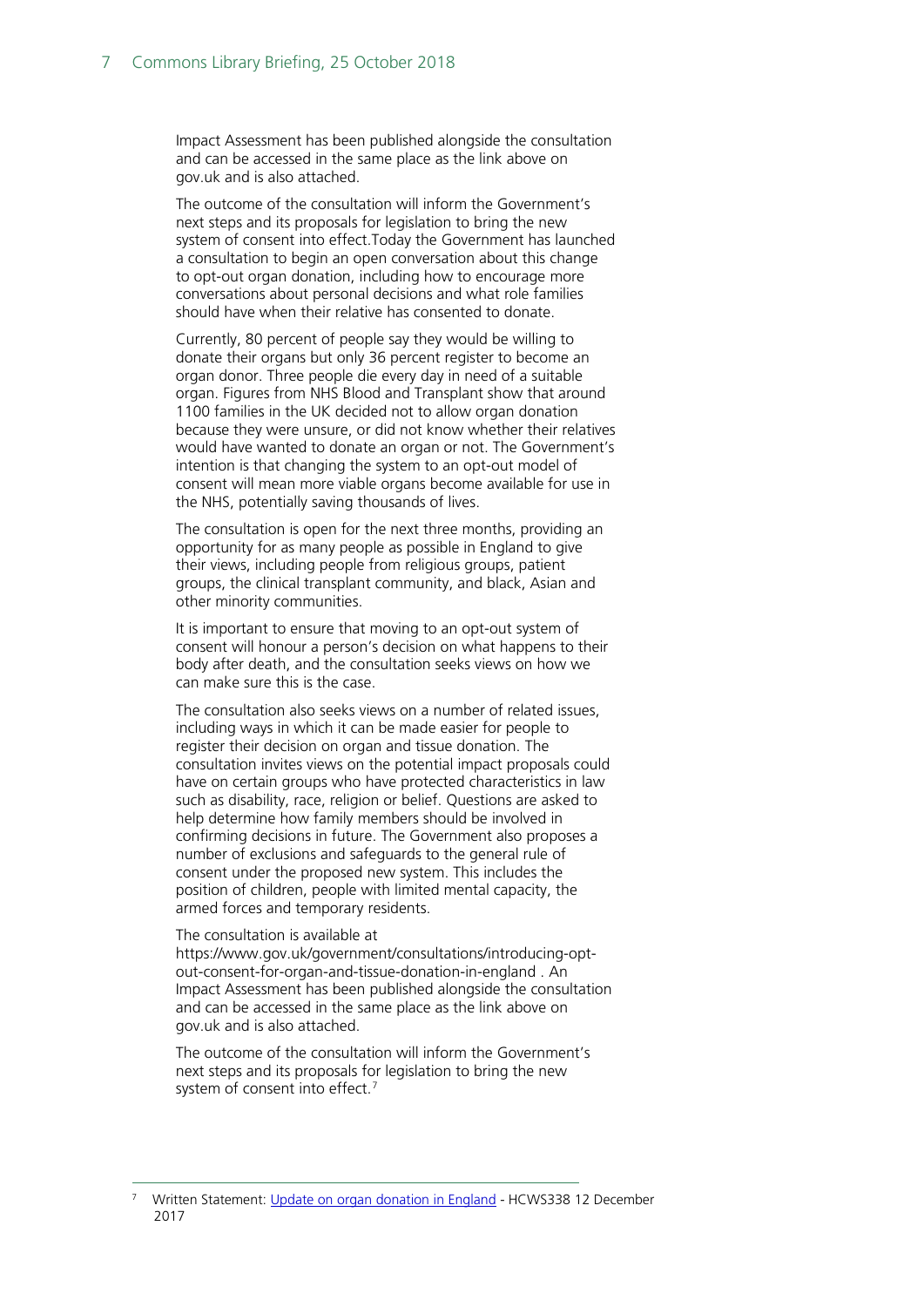# <span id="page-7-0"></span>2. Organ donation consent systems

## <span id="page-7-1"></span>2.1 Different types of organ donation consent systems

There is a wide range of different systems that could be used for organ donation consent. These were set out by the Department of Health's Organ Donation Taskforce in 200[8](#page-7-3)<sup>8</sup>:

| <b>Option</b>                                                     | <b>Details</b>                                                                                                                                                                                                                                                                                                      |
|-------------------------------------------------------------------|---------------------------------------------------------------------------------------------------------------------------------------------------------------------------------------------------------------------------------------------------------------------------------------------------------------------|
| 1: A 'hard' opt out system                                        | Doctors can remove organs from every adult who dies - unelss a person has registered to opt<br>out. This applies even if relatives know that the deceased would object to donation but had<br>failed to register during life.                                                                                       |
|                                                                   | Example: Austria                                                                                                                                                                                                                                                                                                    |
| 2: A 'hard' opt out system<br>which does not cover some<br>groups | Doctors can remove organs from every adult who dies - unless a person has registered to opt<br>out OR the person belongs to a group that is defined in law as being against an opt out<br>system.                                                                                                                   |
|                                                                   | Example: Singapore where Muslims choose to opt out as a group.                                                                                                                                                                                                                                                      |
| 3: A 'soft' opt out system                                        | Option 3a: No need to consult relatives<br>Doctors can remove organs from every adult who dies - unless a person has registered to opt<br>out OR the person's relatives tell doctors not to take organs. It is up to the relatives to tell the<br>doctors because the doctors may not ask them.<br>Example: Belgium |
|                                                                   | Option 3b: Relatives should be consulted<br>Doctors can remove organs from every adult who dies - unless a person has registered to opt<br>out. It is good practice for doctors to ask the relatives for their agreement at the time of<br>death.<br>Example: Spain                                                 |
| 4: A 'soft' opt in system                                         | Doctors can remove organs from adults who have opted in. It is up to each person to decide if                                                                                                                                                                                                                       |
| (current system in the UK)                                        | they want to opt in. It is normal practice to let relatives know if the person has opted in and<br>doctors can decide not to proceed if faced with opposition from relatives.                                                                                                                                       |
| 5: A 'hard' opt in system'                                        | Doctors can remove organs from adults who have opted in. It is up to each person to decide if<br>they want to opt in. Relatives are not able to oppose the person's wishes.                                                                                                                                         |
| 6: A choice to opt in or opt out                                  | Option 6a: People can register their choice to opt in or opt out.                                                                                                                                                                                                                                                   |
|                                                                   | Option 6b: People must register their choice to opt in or opt out.                                                                                                                                                                                                                                                  |

## <span id="page-7-2"></span>2.2 Organ donation consent systems in the UK

Policy on organ donation is devolved in the UK, as health is generally a devolved responsibility. Wales became the first country in the UK to

<span id="page-7-3"></span> <sup>8</sup> Department of Health, [Organs for Transplants: A report from the Organ Donation](https://nhsbtdbe.blob.core.windows.net/umbraco-assets-corp/4245/organsfortransplantstheorgandonortaskforce1streport.pdf)  [Taskforce](https://nhsbtdbe.blob.core.windows.net/umbraco-assets-corp/4245/organsfortransplantstheorgandonortaskforce1streport.pdf) January 2008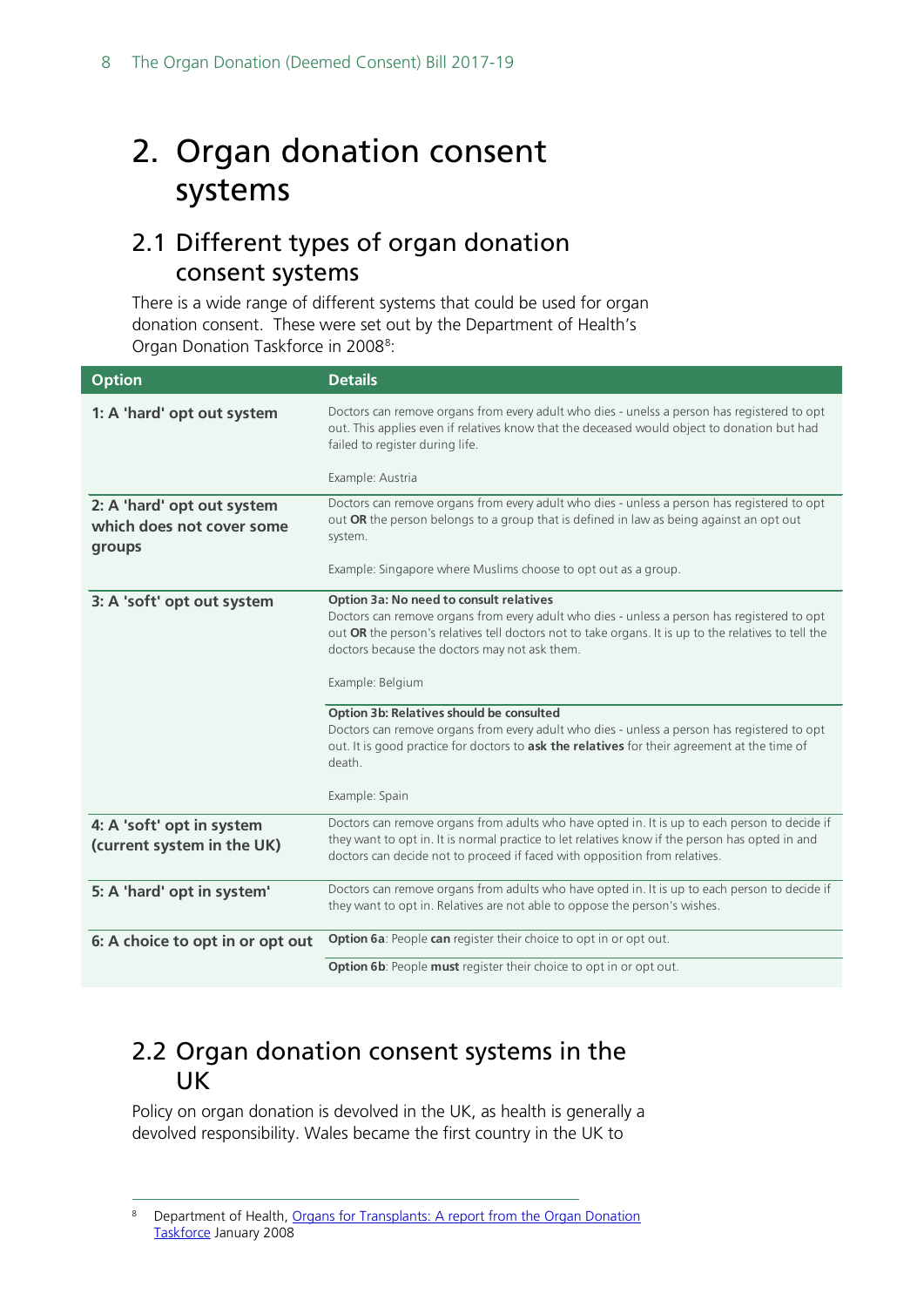introduce an opt-out system for organ donation consent in 2015. An opt-in system applies in the rest of the UK

### England

Organ donation consent requirements are set out in *the Human Tissue* [Act 2004](https://www.legislation.gov.uk/ukpga/2004/30/contents). This provides the conditions under which an individual can donate their organs for transplantation in England and Northern Ireland. In Scotland, the Human Tissue (Scotland) Act 2006 is applicable. Both pieces of legislation came into force in 2006.

With specific regards to organ donation consent, the Human Tissue Act 2004 sets out the following:

- Consent is required before tissue or organs are removed from a deceased person for organ donation:
	- Consent may be written but there is no requirement for it to be so, so long as it has been explicitly made;
	- An adult may appoint a representative to represent them after death. This appointment may be made orally, or in writing;
	- Consent to donate can also be given by a person who was in a qualifying relationship with the deceased before their death.
- A child (under 18 years old) may give consent for organ donation. If it has been established that the child is not competent to consent, then consent may be given by a person with parental responsibility;

Where a person has decided to refuse to donate their organs before death, the decision is binding on clinicians.

However, where an individual has consented to give their organs during their lifetime there is no obligation to take the organs and use them in this situation. For example, if a person's relative express an objection to the organs of the deceased being donated  $-$  clinicians will not proceed.<sup>[9](#page-8-0)</sup>

### Wales

The [Human Transplantation \(Wales\) Act](http://wales.gov.uk/topics/health/nhswales/majorhealth/organ/?lang=en) came into force in Wales in December 2015. Under this law, adults who live and die in Wales will be held to have given their consent to donate their organs unless they register a wish to not be a donor (an opt-out system).

The deceased must be over 18 years of age and have lived in Wales for longer than 12 months. There is an option for the family of the deceased to provide information to show they would not have wished to consent, and those without the capacity to make this decision are excluded from the new system.

The [Organ Donation Wales](http://organdonationwales.org/?skip=1&lang=en) website has more information on the introduction of the opt-out system.

<span id="page-8-0"></span>D. P. T. Price; Legal framework governing deceased organ donation in the UK. BJA: British Journal of Anaesthesia, Volume 108, Issue suppl\_1, 1 January 2012, Pages i68–i72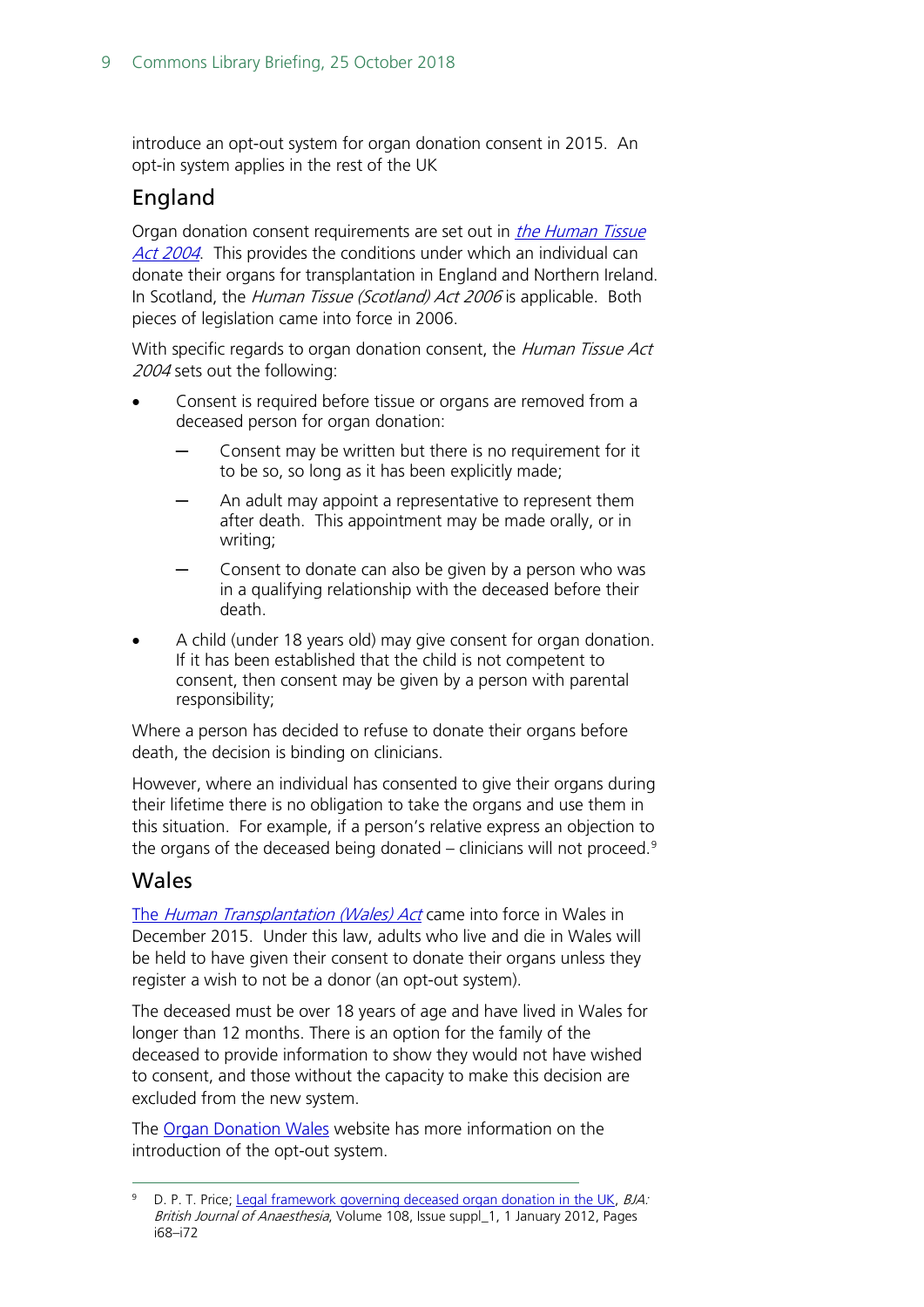The impact of the change to a deemed consent system in Wales is discussed further in section 5.

### Scotland

Following a public consultation on organ donation consent in 2017,<sup>[10](#page-9-0)</sup> the Scottish Government committed to bring forward legislation to introduce an opt-out system of consent in the current Parliamentary session.<sup>[11](#page-9-1)</sup>

The *[Human Tissue \(Authorisation\) \(Scotland\) Bill](http://www.parliament.scot/parliamentarybusiness/Bills/108681.aspx)* was introduced in the Scottish Parliament on 8 June 2018.

### Northern Ireland

A Private Members Bill introduced by Jo-Ann Dobson MLA in 2015 intended to introduce an opt-out organ donation consent system in Northern Ireland.<sup>12</sup> The Bill was referred to the Committee for Health, Social Services and Public Safety for consideration. The Committee were opposed to the clause on deemed consent within the Bill. The Bill did not progress further.

The Northern Irish Government's Health (Miscellaneous Provisions) Act [\(Northern Ireland\) 2016](https://www.legislation.gov.uk/nia/2016/26/contents) includes measures on a range of subjects, including a duty on the Government to promote transplantation. In December 2017, the Northern Irish Department of Health published a consultation on the draft policy for improving organ donation rates.<sup>13</sup>

<span id="page-9-0"></span><sup>&</sup>lt;sup>10</sup> Scottish Government, Organ and Tissue Donation and Transplantation: Analysis of [Responses](http://www.gov.scot/Publications/2017/07/3119) 28 June 2017

<span id="page-9-1"></span><sup>11</sup> Scottish Government, Organ and Tissue Donation and Transplantation: Analysis of [Responses](http://www.gov.scot/Publications/2017/07/3119) 28 June 2017

<span id="page-9-2"></span><sup>&</sup>lt;sup>12</sup> Northern Ireland Assembly, [Human Transplantation Bill 2](http://www.niassembly.gov.uk/assembly-business/legislation/2011-2016-mandate/primary-legislation-current-bills/human-transplantation-bill/)011-16 Mandate

<span id="page-9-3"></span> $13$  Northern Ireland Department of Health press release, Developing a holistic approach to organ donation – [consultation launched,](https://www.health-ni.gov.uk/news/developing-holistic-approach-organ-donation-consultation-launched) 11 December 2017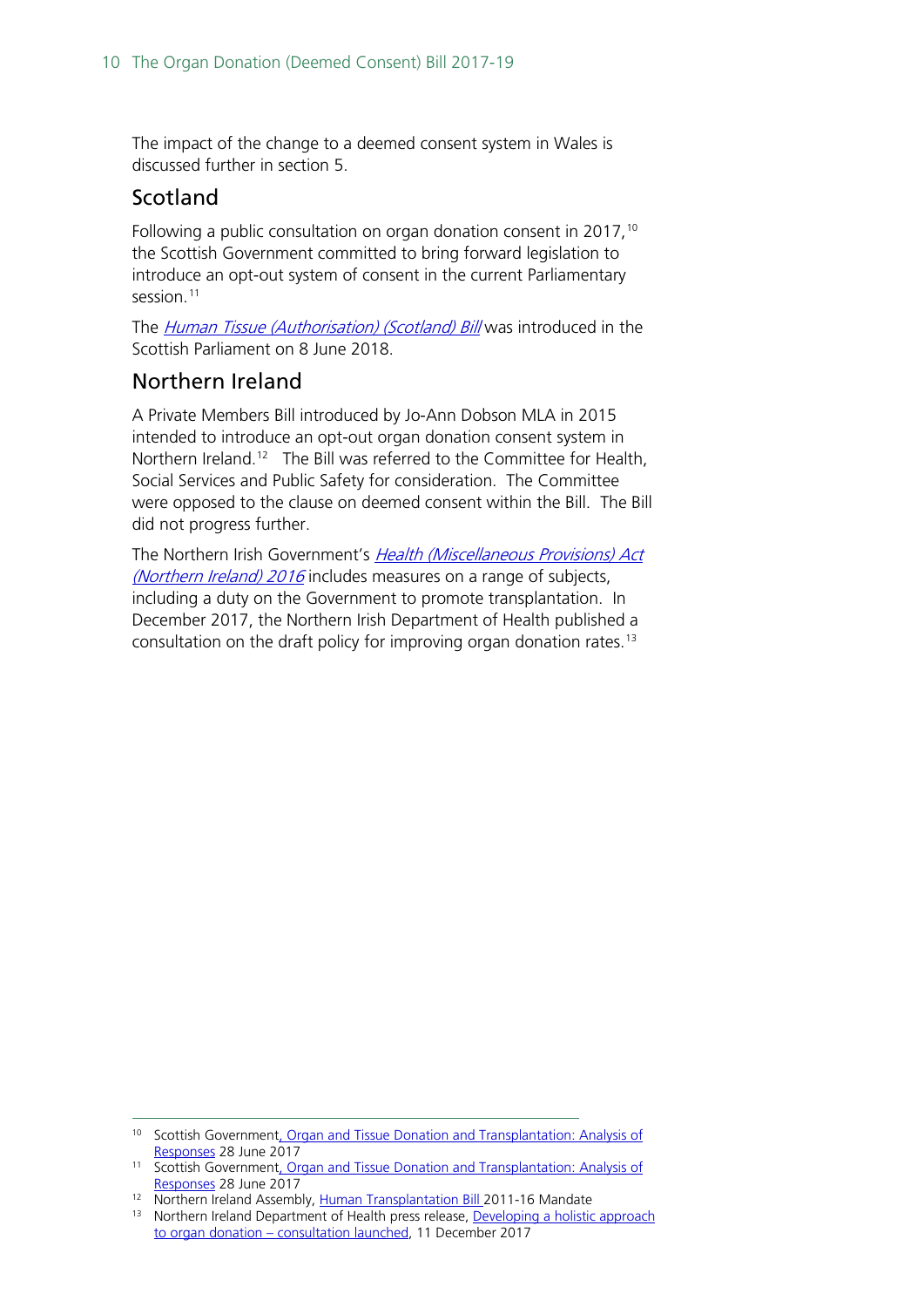# <span id="page-10-0"></span>3. Organ donor rates

In 2017-18 there were 1,349 deceased organ donors in England – 24.4 per million population. This rate has increased from 15.3 per million population in 2008-09.[14](#page-10-2)



# <span id="page-10-1"></span>3.1 Family consent rates

As set out in section 1.1; an existing recorded decision to refuse to donate their organs before death is binding on clinicians. However, where an individual has consented to give their organs during their lifetime there is no obligation to take the organs and use them in this situation. For example, if a person's relatives express an objection to the organs of the deceased being donated, clinicians would normally not proceed[.15](#page-10-3)

It should be noted that where a person has not expressed a decision in their lifetime on organ donation, the family will normally still be approached to consider donation. [16](#page-10-4)

In England, just over one-third of families refuse to give consent for donation. Consent/authorisation rates have increased in recent years, as the table below shows.[17](#page-10-5)

<span id="page-10-2"></span><sup>&</sup>lt;sup>14</sup> NHS Blood and Transplant, [Transplant Activity Report 2017/18](https://www.organdonation.nhs.uk/supporting-my-decision/statistics-about-organ-donation/transplant-activity-report/) and previous years

<span id="page-10-3"></span><sup>&</sup>lt;sup>15</sup> D. P. T. Price; [Legal framework governing deceased organ donation in the UK,](https://academic.oup.com/bja/article/108/suppl_1/i68/237426) BJA: British Journal of Anaesthesia, Volume 108, Issue suppl\_1, 1 January 2012, Pages i68–i72

<span id="page-10-4"></span><sup>&</sup>lt;sup>16</sup> NHS Blood & Transplant, [NHSBT press essentials on the English Opt Out Consultation](https://nhsbtdbe.blob.core.windows.net/umbraco-assets-corp/6097/nhsbt-press-essentials-on-the-english-opt-out-consultation.pdf) , December 2017

<span id="page-10-5"></span><sup>&</sup>lt;sup>17</sup> DBD = donation after brain death;  $DCD =$  donation after circulatory death. NHS Blood and Transplant, [Transplant Activity Report 2016/17.](https://www.organdonation.nhs.uk/supporting-my-decision/statistics-about-organ-donation/transplant-activity-report/)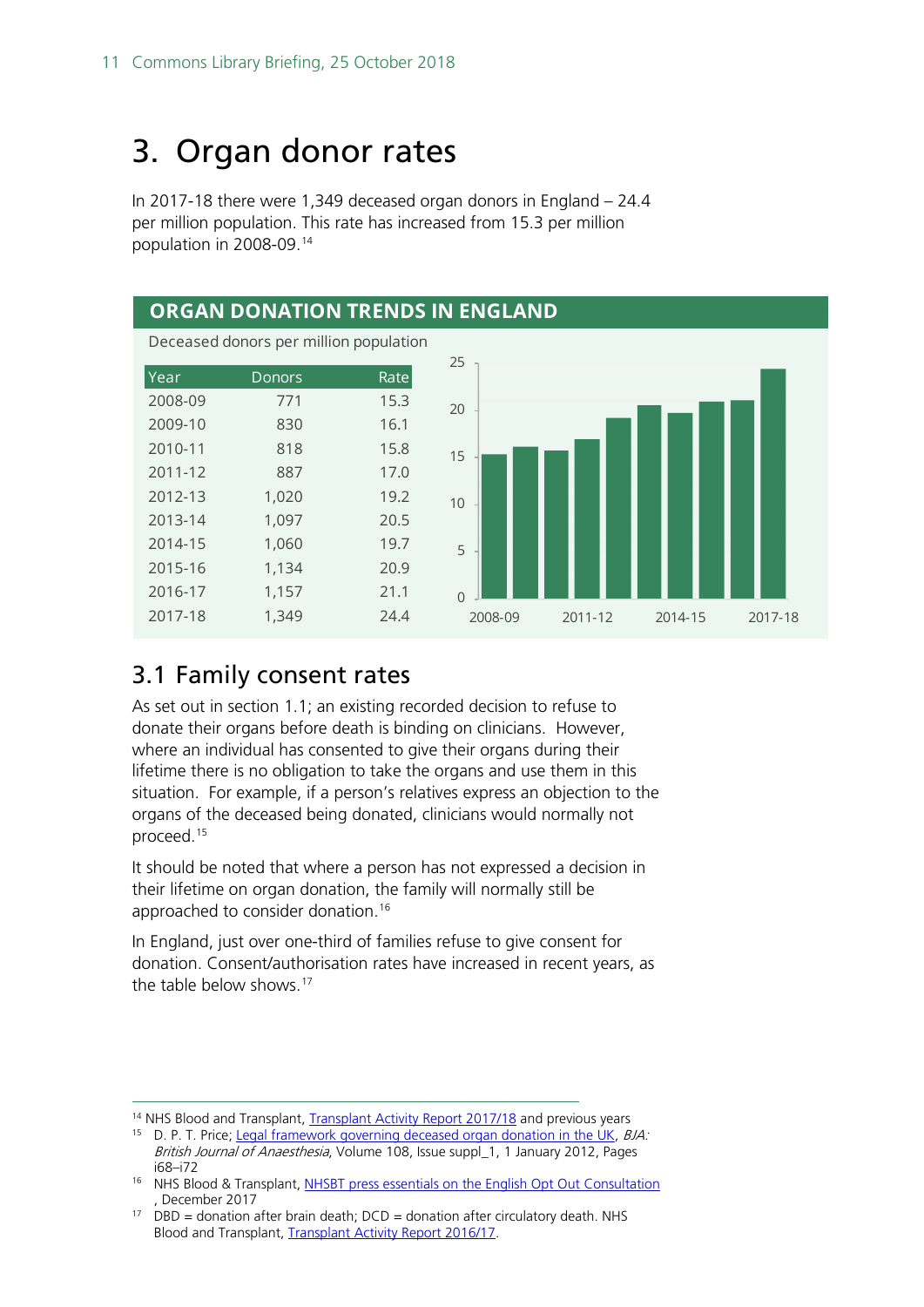|         | <b>DONATION CONSENT/AUTHORISATION RATES</b> |           |
|---------|---------------------------------------------|-----------|
|         | Total rates combining DCD and DBD cases     |           |
|         | <b>England</b>                              | <b>UK</b> |
| 2011-12 |                                             | 55%       |
| 2012-13 |                                             | 57%       |
| 2013-14 | 60%                                         | 59%       |
| 2014-15 | 59%                                         | 58%       |
| 2015-16 | 63%                                         | 62%       |
| 2016-17 | 63%                                         | 63%       |
| 2017-18 | 66%                                         | 66%       |
|         |                                             |           |

These rates vary substantially between different types of cases. Where the patient's wish to donate was known at the time of potential donation, 92% of families consented to donation (although 90 families overruled their loved ones' known decision to be an organ donor). However, where the patient had not expressed a wish to donate, or their register status was not known, family consent rate was much lower at 48.5%.

Consent/authorisation rates also vary depending on whether a specialist nurse in organ donation was involved in the approach to the family. In cases where a specialist nurse was involved, consent rates were 70.5%; in the minority of cases where a specialist nurse was not involved, the consent rate was 22.1%.[18](#page-11-0)

The table below shows the primary reasons families gave for refusing consent for donation in 2017/18.

- 22% Patient expressed wish not to donate
- **15%** Were unsure whether patient would have agreed
- 13% Felt the process was too long
- 11% Didn't want surgery to the body
- <span id="page-11-0"></span>**6%** Felt the patient had suffered enough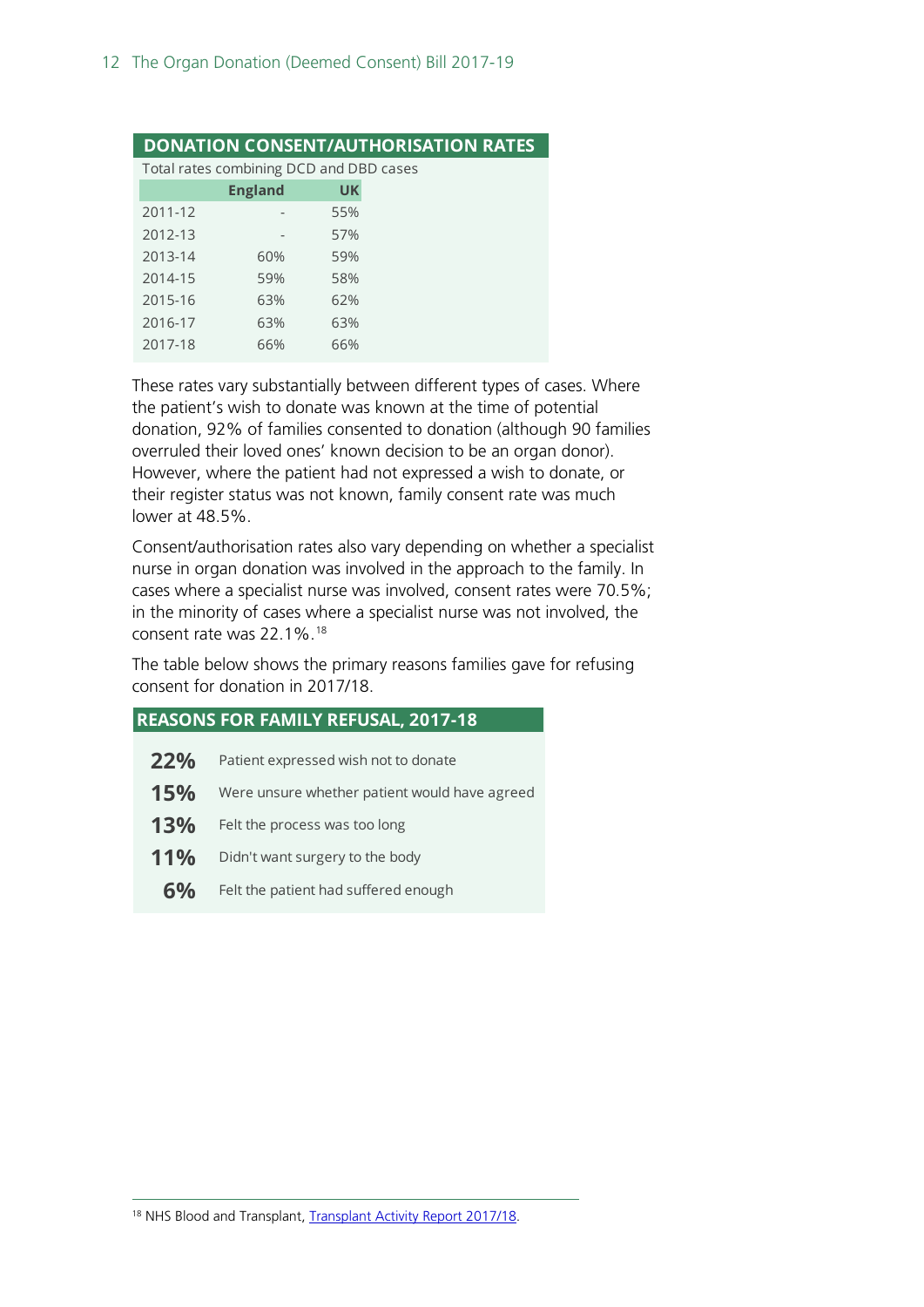# <span id="page-12-0"></span>4. A change in the law in Wales

## <span id="page-12-1"></span>4.1 The *Human Transplantation (Wales) Act 2013*

The [Human Transplantation \(Wales\) Act 2013](https://www.legislation.gov.uk/anaw/2013/5/contents) was introduced by the Welsh Government following a public consultation. A detailed background to the Bill as introduced, is provided in a Welsh Assembly [Research Service Bill Summary.](http://www.assembly.wales/Research%20Documents/Human%20Transplantation%20%28Wales%29%20Bill%20-%20Bill%20Summary-08012013-241915/13-002-English.pdf) [The Act](http://wales.gov.uk/topics/health/nhswales/majorhealth/organ/?lang=en) came into force in Wales in December 2015.

The new legislation introduced an opt-out system of organ donation consent - adults who live and die in Wales will be held to have given their consent to donate organs unless they register a wish to not be a donor. The deceased must be over 18 years of age and have lived in Wales for longer than 12 months. There is an option for the family of the deceased to provide information to show they would not have wished to consent, and those without the capacity to make the decision are excluded from the new system.

The new system is 'soft opt-out system.' An Inbrief article from the Welsh Assembly research service describes the role of the family:

[…]This soft opt-out system means that consent is deemed to have been given unless the deceased objected during their lifetime, but **the family will still be involved in the decisionmaking process**. The family will be involved in discussions both to provide information about the person's residency and medical history, as well as to say whether they knew that the deceased person had an objection to organ donation. If the deceased person did have such an objection, organ donation would not go ahead. However, an objection must be based on the known views of the deceased, rather than the views of the family. **If family members cannot be contacted, the organ donation will not go ahead. [19](#page-12-3)**

[Organ Donation Wales](http://organdonationwales.org/?skip=1&lang=en) has more information on the introduction of the opt-out system.

# <span id="page-12-2"></span>4.2 Evaluation of the new system

In November 2017, the Welsh Government published a report on the evaluation of the Human Transplantation (Wales) Act 2013.

The evaluation report looked at several aspects of the implementation of the Act. It found that early figures on organ donation rates had not increased since the introduction of the deemed consent system, but public awareness and support for the new system was high, and family consent rates had increased.

<span id="page-12-3"></span><sup>&</sup>lt;sup>19</sup> National Assembly for Wales, New organ donation system comes into force in [Wales,](https://seneddresearch.blog/2015/12/01/new-organ-donation-system-comes-into-force-in-wales/) 1 December 2015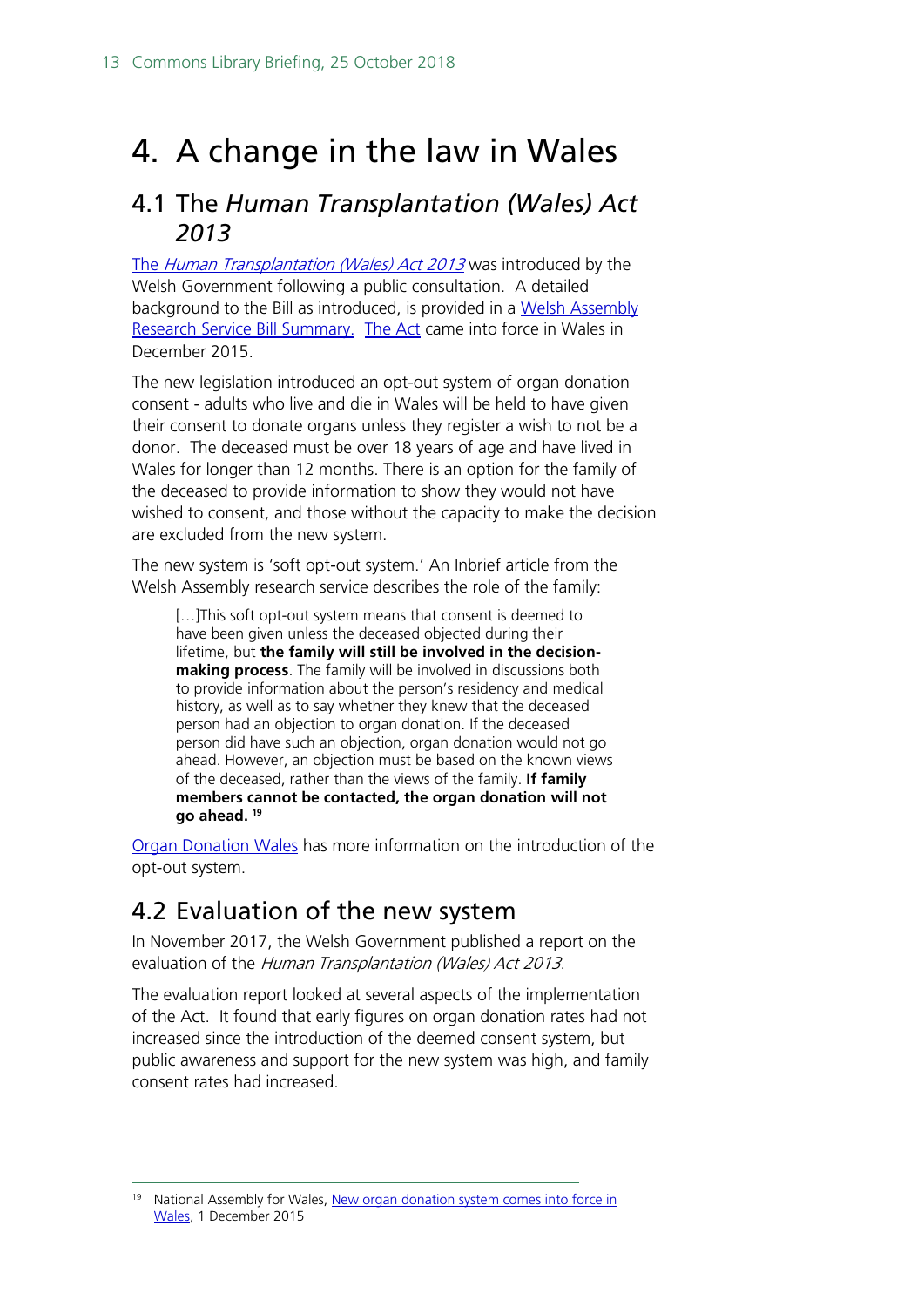It stated that more time was required to make firmer conclusions on the impact of the change in consent system. The key findings of the report were:

- Awareness of and support for the soft opt-out system of organ donation in Wales is high among the general public and NHS staff.
- However, there has been a recent drop in awareness levels among the general public suggesting that publicity of the law needs to be maintained.
- More clarity around the role of the family in the organ donation process is required. This should encourage discussion in families, which may help them support the decision of a deceased relative.
- NHS staff working within organ donation may also benefit from further training, particularly around the organ donation conversation with the family.
- Despite the high awareness and support for the new law, analysis of routine data does not show any consistent change in deceased organ donations in Wales, or more widely from Welsh residents.
- Analysis of consent data shows an increase in the percentage of families giving approval for donation. However, this is not reflected in a rise in donors overall, implying there has been lower eligibility over the period since implementation of the law.
- A longer period of time is needed to draw firmer conclusions around the impact of the change in the law. It will be important to continue to monitor public attitudes and the routine data on organ donation in Wales (and more generally across other parts of the UK for comparison).<sup>[20](#page-13-0)</sup>

A study in the Journal of Medical Ethics, published in February 2018, assessed the Welsh legislation "in light of concerns that it would decrease procurement rates for living and deceased donation, as well as sparking an increase in family refusals". It found that none of these concerns had come to pass, "with Wales experiencing more registered donors, fewer family refusals and more living donations". However, it reports that "as the total number of actual donors has dropped slightly from a high level, the situation must be monitored closely."[21](#page-13-1)

<span id="page-13-0"></span><sup>&</sup>lt;sup>20</sup> Welsh Government, Support for the opt-out system of organ donation in Wales is [high, says new report,](http://gov.wales/newsroom/health-and-social-services/2017/171204report/?lang=en) December 2017

<span id="page-13-1"></span><sup>&</sup>lt;sup>21</sup> Albertsen A, Deemed consent: assessing the new opt-out approach to organ procurement in Wales, Journal of Medical Ethics 2018;**44:**314-318.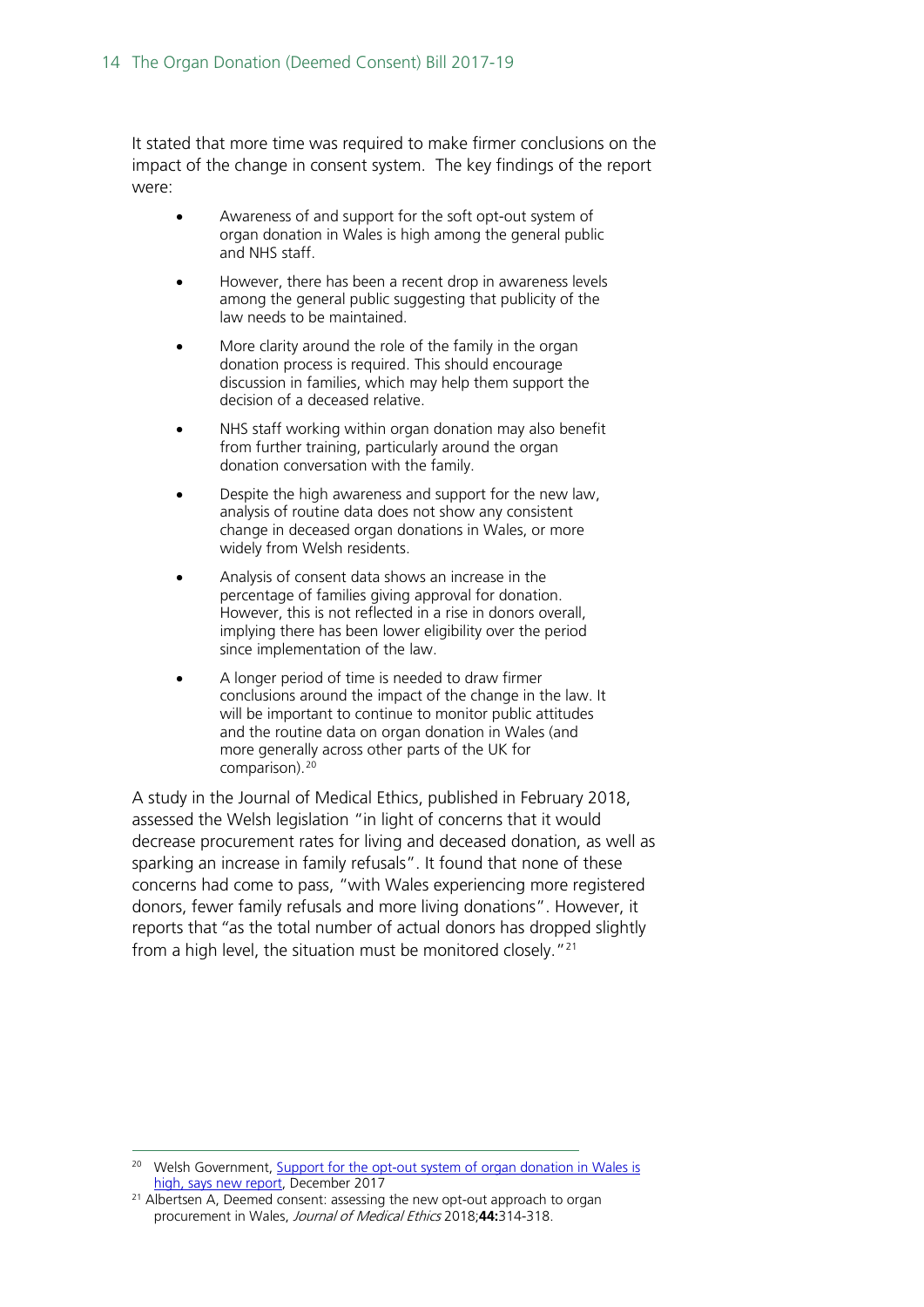# <span id="page-14-0"></span>5. Proposals to change the organ donation consent system in the England

# <span id="page-14-1"></span>5.1 Background

The prospect of moving to an opt-out organ donor consent system has been the subject of attention in the past. In 2007, the then Chief Medical Officer, Sir Liam Donaldson expressed support for a change, [22](#page-14-3) and the then Labour Government asked the Organ Donation Taskforce to consult and report on this specific issue.<sup>[23](#page-14-4)</sup>

It published its report, The potential impact of an opt out system for organ donation in the UK: an independent report from the Organ Donation Taskforce in 2008 which did not back any change to the existing system at that time (for more information on this report, please see section 8.1).<sup>24</sup>

An opt-out consent system was also considered during 2007 and 2008 by the House of Lords European Union Committee in the context of a European Commission Communication seeking to increase the supply of donor organs within the EU. Their report, published in July 2008, did not support the introduction of presumed consent in the UK.<sup>[25](#page-14-6)</sup>

There have also been a few Private Member's Bills on moving to an optout organ donation system. These have included the Organ Donation [\(Presumed Consent\) Bill](https://services.parliament.uk/bills/2008-09/organdonationpresumedconsent.html) introduced by Jeremy Browne MP in 2009 which completed Second Reading but did not progress further, and a Ten Minute Rule Bill, the [Organ Donation \(Deemed Consent\) Bill 2016-](https://services.parliament.uk/bills/2016-17/organdonationdeemedconsent.html) [17](https://services.parliament.uk/bills/2016-17/organdonationdeemedconsent.html) introduced by Paul Flynn in January 2017.

# <span id="page-14-2"></span>5.2 UK Government Consultation on an optout system

In the Prime Minister's 2017 Conservative Party Conference speech she committed to change the organ donation system in England to shift "the balance of presumption in favour of organ donation."<sup>[26](#page-14-7)</sup> A Written Statement in December 2017 launched a consultation on introducing an opt-out consent system for organ donation.<sup>[27](#page-14-8)</sup> The consultation was

<span id="page-14-3"></span><sup>&</sup>lt;sup>22</sup> Department of Health, **Annual report of the Chief Medical Officer 2006**, 17 July 2007, p33

<span id="page-14-4"></span><sup>&</sup>lt;sup>23</sup> Rt Hon Gordon Brown MP, *[Organ donations help us make a difference](http://www.telegraph.co.uk/news/uknews/1575442/Organ-donations-help-us-make-a-difference.html)*, The

<span id="page-14-5"></span>Telegraph, 14 January 2008<br><sup>24</sup> Department of Health, The potential impact of an opt out system for organ donation [in the UK: an independent report from the Organ Donation Taskforce,](https://nhsbtdbe.blob.core.windows.net/umbraco-assets-corp/4250/thepotentialimpactofanoptoutsystemfororgandonationintheuk.pdf) 17 November 2008, p 5

<span id="page-14-6"></span><sup>&</sup>lt;sup>25</sup> House of Lords European Union Committee, *Increasing the supply of donor organs* [within the European Union](http://www.publications.parliament.uk/pa/ld200708/ldselect/ldeucom/123/123i.pdf), 2 July 2008

<span id="page-14-7"></span><sup>&</sup>lt;sup>26</sup> Conservatives[, Theresa May's Speech to Conservative Party Conference 2017](https://www.conservatives.com/sharethefacts/2017/10/theresa-mays-conference-speech)

<span id="page-14-8"></span><sup>&</sup>lt;sup>27</sup> Written Statement: [Update on organ donation in England](http://www.parliament.uk/written-questions-answers-statements/written-statement/Commons/2017-12-12/HCWS338) - HCWS338 12 December 2017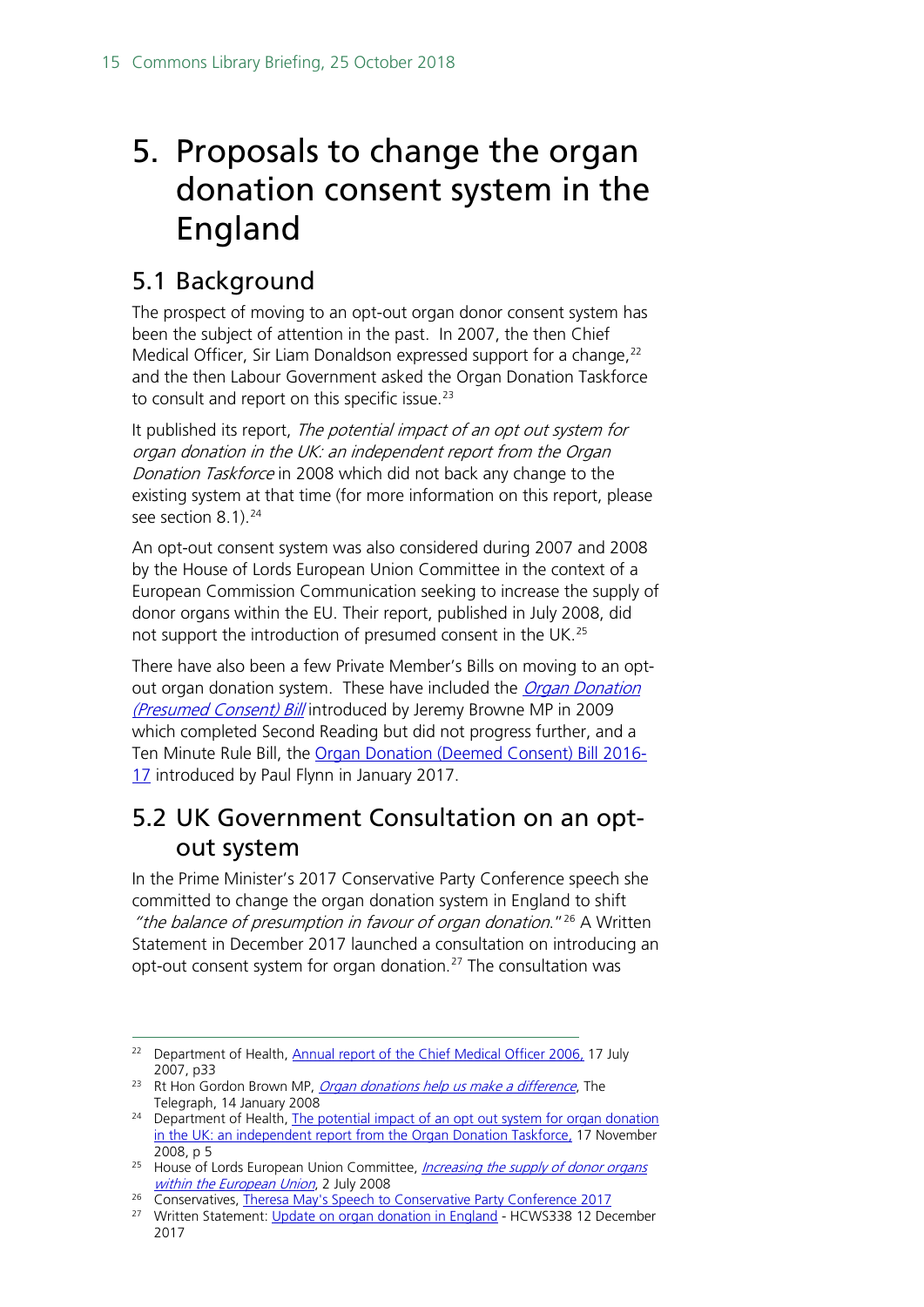open for 12 weeks, closing on 6 March 2018. The Government published its response to the consultation on 5 August 2018.<sup>[28](#page-15-0)</sup>

The consultation document reported that despite widespread support for organ donation, there was a shortage of donors in England, and that consent rates were lower than the target set by the current organ donation strategy.

There is widespread public support for organ donation, with around 80% of people saying that they support organ donation 'in principle', and would be willing to donate their organs and tissue after they have died. Over the last 10 years, the number of organ donors has increased by 75% and deceased transplants have increased by 56%. There are close to 24 million people on the NHS Organ Donor Register (figures from NHS Blood and [Transplant\)](https://www.nhsbt.nhs.uk/).

Despite this, there is a shortage of donors in this country, with around 6,500 people waiting for a transplant. Over half a million people die each year in the UK, but only around 5,000 people die in circumstances or from conditions that mean that their organs could be considered for transplantation.

Consent rates are also below the ambitious targets set out in the current UK strategy. Because of this shortage, 3 people die each day due to a lack of suitable organs. The situation is worse for people from black and Asian backgrounds who, due to genetic differences, are more likely to suffer from an illness that may lead to them needing a transplant. Due to the shortage of matched donors (donors with the same blood and tissue type, usually from the same ethnic group), people from these communities will wait [6 months longer on average if they need an organ transplant.](https://www.gov.uk/government/publications/race-disparity-audit) [29](#page-15-1)

The consultation asked for views on a number of issues relating to organ donation consent including how to make it easier to register a decision on organ donation, action to ensure that families are involved in decisions, and safeguards under the proposed new system. In its consultation response, the Government set out that the key things it had heard were:

- Most people said there should be more ways to register their decision on whether they want to be an organ donor. But they also said that it's very important that this should be simple to do and that information about them should be kept safe.
- Strong support for a national media campaign to raise awareness of the changes and enable people to make an informed decision on organ donation.
- Some Jewish and Muslim respondents expressed concerns with the new arrangements. Overall, most respondents said that they did not think the change would have a negative impact.
- Mixed views on what should happen when someone has not opted out under the new system, though the largest

<span id="page-15-1"></span><span id="page-15-0"></span><sup>&</sup>lt;sup>28</sup> Department of Health and Social Care, The New Approach to Organ and Tissue [Donation in England: Government Response to public consultation,](https://assets.publishing.service.gov.uk/government/uploads/system/uploads/attachment_data/file/731913/govt-response-organ-donation-consent.pdf) 5 August 2018 <sup>29</sup> Department of Health and Social Care, Consultation on introducing 'opt-out'

[consent for organ and tissue donation in England,](https://www.gov.uk/government/consultations/introducing-opt-out-consent-for-organ-and-tissue-donation-in-england/consultation-on-introducing-opt-out-consent-for-organ-and-tissue-donation-in-england) 12 December 2017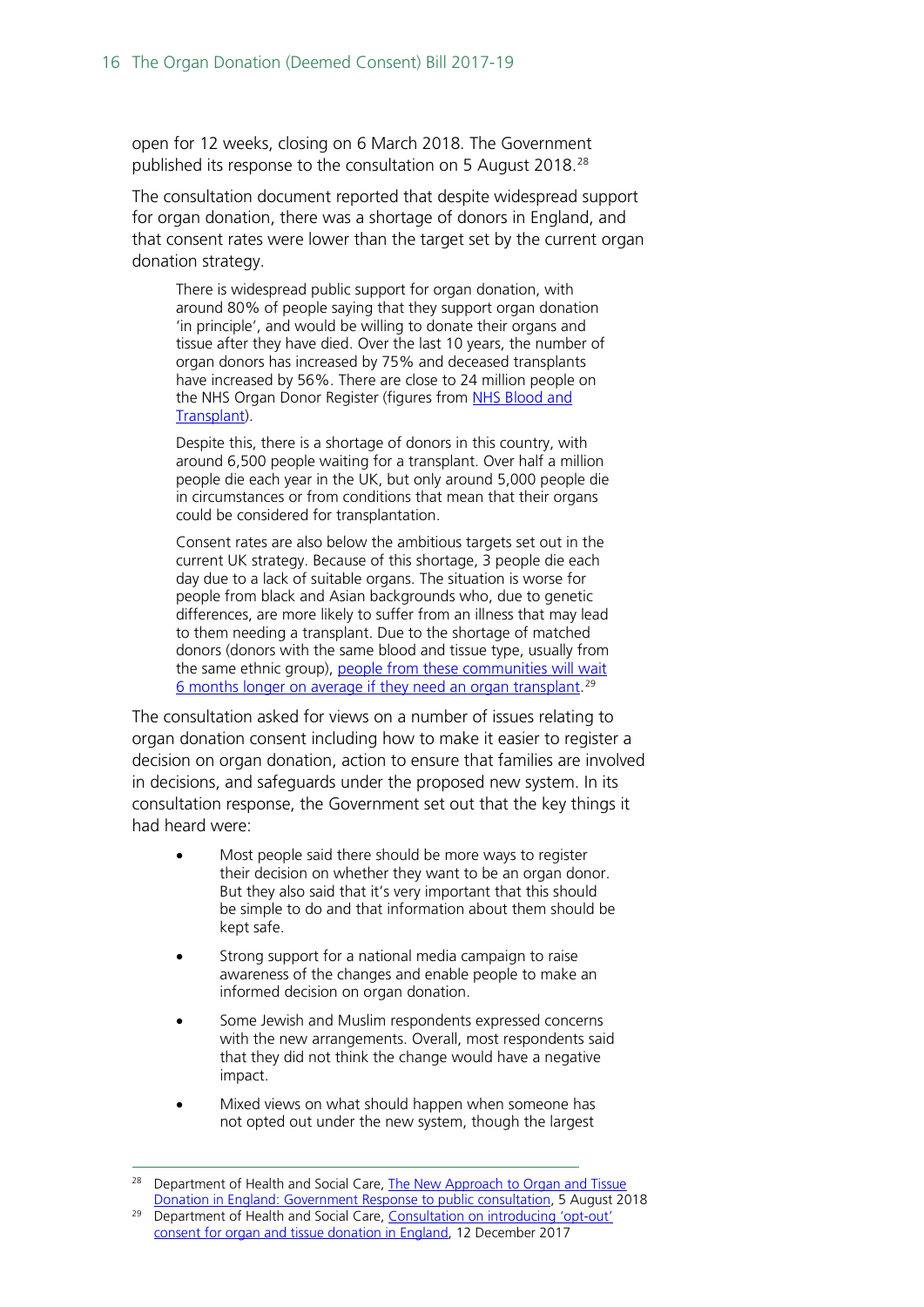proportion of people said that donation should always go ahead.

- Most people said that a decision to donate/not donate should always be respected.
- There was broad support to exclude children under 18, people ordinarily resident in England for less than 12 months and people lacking the capacity to understand the changes.[30](#page-16-1)

### <span id="page-16-0"></span>Consultation responses and Government proposals **Consent**

The main change that was consulted on was a move to an 'opt-out system' – in other words that that consent would be deemed to have been given to organ donation unless the patient had opted out. The consultation document stated that:

The core change proposed by the government is on the default legal position. Subject to certain exclusions, described later in this consultation, a person will be considered to have consented to organ and tissue donation after death unless they opt out. This makes it even more important that people are aware of the changes and can simply and easily make their decision clear. [section  $3.2$ ] $31$ 

This proposal did not change following the consultation. In its response to the consultation the Government stated that "everyone in England will be considered an organ and tissue donor from spring 2020, unless they have recorded a wish not to be so or are excluded". [32](#page-16-3) Those who do not wish to donate their organs and tissues will be able to record their wish on the organ donor register. The Government also set out changes to the register:

• From December 2018, there will be a more inclusive Register with the option to state that your faith is important to your organ donation decision and that your family and/or faith leader should be consulted if organ donation is a possibility on your death to ensure that any religious considerations are observed.

• There will also be greater accessibility to the Register through the new NHS app due to launch in England at the end of the year.

• As before, people will still be able to appoint somebody else to make the final decision for them after death. Children will still be able to sign up on the Register.<sup>[33](#page-16-4)</sup>

The majority of respondents to the consultation (72%) said that a change in the law to an opt-out system would not affect their personal decision about organ donation.

<span id="page-16-1"></span><sup>&</sup>lt;sup>30</sup> Department of Health and Social Care, **Quick read: government response to** [consultation on organ and tissue donation,](https://assets.publishing.service.gov.uk/government/uploads/system/uploads/attachment_data/file/731914/Quick_read_organ_donation_response.pdf) August 2018

<span id="page-16-2"></span><sup>&</sup>lt;sup>31</sup> Department of Health and Social Care, Consultation on introducing 'opt-out' [consent for organ and tissue donation in England](https://www.gov.uk/government/consultations/introducing-opt-out-consent-for-organ-and-tissue-donation-in-england/consultation-on-introducing-opt-out-consent-for-organ-and-tissue-donation-in-england) 12 December 2017, section 3.2

<span id="page-16-3"></span><sup>&</sup>lt;sup>32</sup> Department of Health and Social Care, The New Approach to Organ and Tissue [Donation in England: Government Response to public consultation,](https://assets.publishing.service.gov.uk/government/uploads/system/uploads/attachment_data/file/731913/govt-response-organ-donation-consent.pdf) 5 August 2018

<span id="page-16-4"></span><sup>&</sup>lt;sup>33</sup> Department of Health and Social Care, The New Approach to Organ and Tissue [Donation in England: Government Response to public consultation,](https://assets.publishing.service.gov.uk/government/uploads/system/uploads/attachment_data/file/731913/govt-response-organ-donation-consent.pdf) 5 August 2018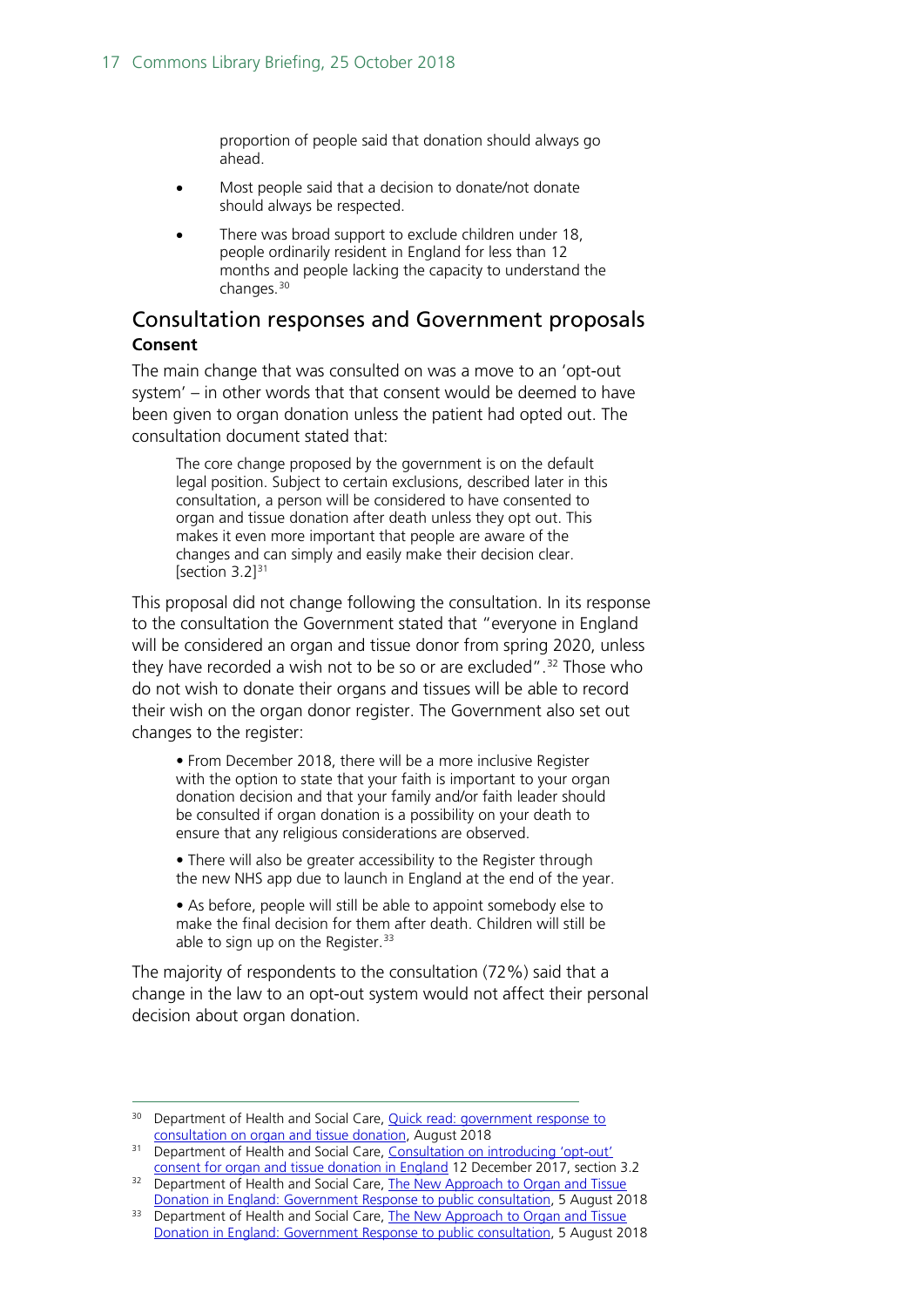#### **Public awareness**

The Government emphasised in the consultation document that that any change in the consent system must be well publicised and an extensive communications campaign would be required. Respondents to the consultation were asked how people could be made aware of new rules on organ donation and a "recurring theme amongst responses was that the Government should launch a national media campaign to raise awareness and enable people to make an informed decision on organ donation". [34](#page-17-0)

The Government proposed in its response a transition period and a communication campaign, both lasting 12 months, before any new law comes into effect.  $35$ 

#### **Safeguards**

The consultation proposed that safeguards should be included for vulnerable groups and to ensure that any consent is reliable. Exceptions for whom the requirement for opt-in consent were proposed to be retained were children under 18; people who lack capacity; short-term visitors to England such as tourists; and people who are temporarily resident in England such as overseas workers; students and overseas armed forces personnel.<sup>[36](#page-17-2)</sup>

In its response, the Government stated that it still intends to introduce these exceptions. Respondents to the consultation strongly supported exemptions for people who lack capacity (74%) and visitors to England (68%). However, opinion on exemptions for children under 18 and those resident in England for less than 12 months was more balanced with 54% in favour and 52%in favour, respectively.<sup>[37](#page-17-3)</sup>

#### **Family consent**

The consultation set out that currently, family members are always asked about organ donation consent despite there being no legal requirement to do so if a person has made their view known.

It asked respondents if, under the new system, families should have the final say on organ donation consent. 48% of respondents said that if a person has not opted out of organ donation, under an opt-out system, their family should not be able to make the final decision, while 25% said they should and 27% said they should sometimes.<sup>38</sup> 68% of respondents said a family should not be able to make a decision about donation if it is different to the decision made by the deceased person when they were alive.

The Government response stated that a discussion about donation will always take place under the new system between the family, clinicians

<span id="page-17-0"></span> $34$  Ibid<br> $35$  Ibid

<span id="page-17-1"></span><sup>35</sup> Ibid

<span id="page-17-2"></span><sup>36</sup> Department of Health and Social Care, [Consultation on introducing 'opt-out'](https://www.gov.uk/government/consultations/introducing-opt-out-consent-for-organ-and-tissue-donation-in-england/consultation-on-introducing-opt-out-consent-for-organ-and-tissue-donation-in-england)  [consent for organ and tissue donation in England](https://www.gov.uk/government/consultations/introducing-opt-out-consent-for-organ-and-tissue-donation-in-england/consultation-on-introducing-opt-out-consent-for-organ-and-tissue-donation-in-england) 12 December 2017, section 4.8

<span id="page-17-4"></span><span id="page-17-3"></span><sup>&</sup>lt;sup>37</sup> Department of Health and Social Care, The New Approach to Organ and Tissue [Donation in England: Government Response to public consultation,](https://assets.publishing.service.gov.uk/government/uploads/system/uploads/attachment_data/file/731913/govt-response-organ-donation-consent.pdf) 5 August 2018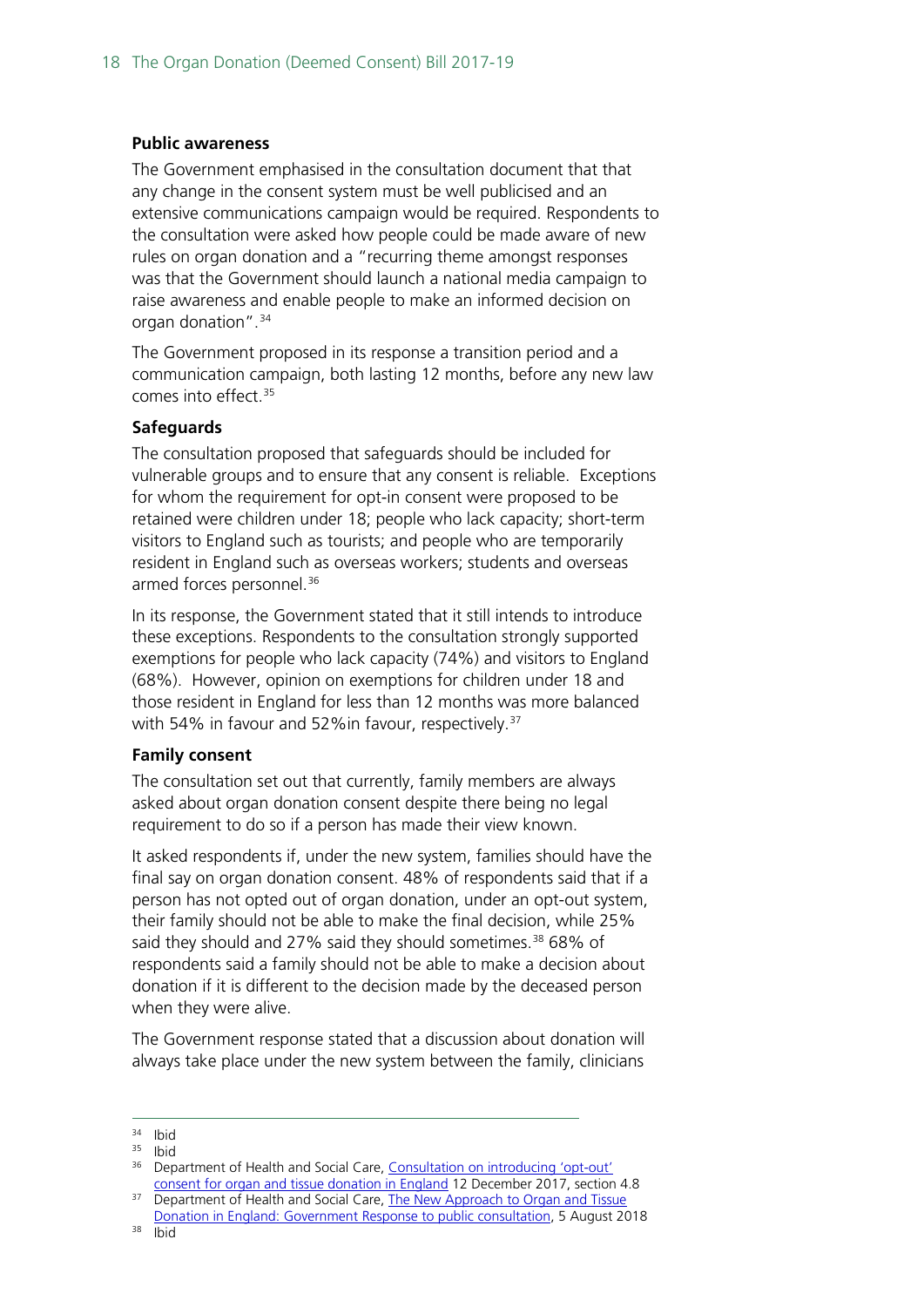and specialist nurses, regardless of the deceased persons decision or lack thereof:

A personal discussion between the family, the specialist nurse and clinicians at the bedside before donation goes ahead, to reflect faith, cultural considerations and the views of the family. The family will always be given the opportunity to provide information to show that their loved one would not have wanted to donate their organs - if this is the case - or that their recorded decision, whether to donate or to not donate, is not the most recent.<sup>[39](#page-18-0)</sup>

#### **Faith training and guidance**

The Government also reported that a number of respondents highlighted concerns with regards to their religious beliefs and organ donation. It said that it would make it possible for people to set out in the register that their faith is important to them and that guidance and training for healthcare professionals would be provided in this area:

We will make it possible for people signing up to the Register to state that their faith is important to them and that their family and/or faith leader should be consulted in the discussions with nurses and doctors about the religious and cultural customs that need to be observed.

The faith training that is already available for specialist nurses on organ donation will be updated and extended to other healthcare staff working on organ donation.

We will be working on guidance for healthcare professionals setting out how the new arrangements will work in practice and detailing how religious and cultural considerations will form part of discussions with the family.[40](#page-18-1)

<span id="page-18-1"></span><span id="page-18-0"></span> $39$  Ibid<br> $40$  Don

<sup>40</sup> Department of Health and Social Care, [Quick read: government response to](https://assets.publishing.service.gov.uk/government/uploads/system/uploads/attachment_data/file/731914/Quick_read_organ_donation_response.pdf)  [consultation on organ and tissue donation,](https://assets.publishing.service.gov.uk/government/uploads/system/uploads/attachment_data/file/731914/Quick_read_organ_donation_response.pdf) August 2018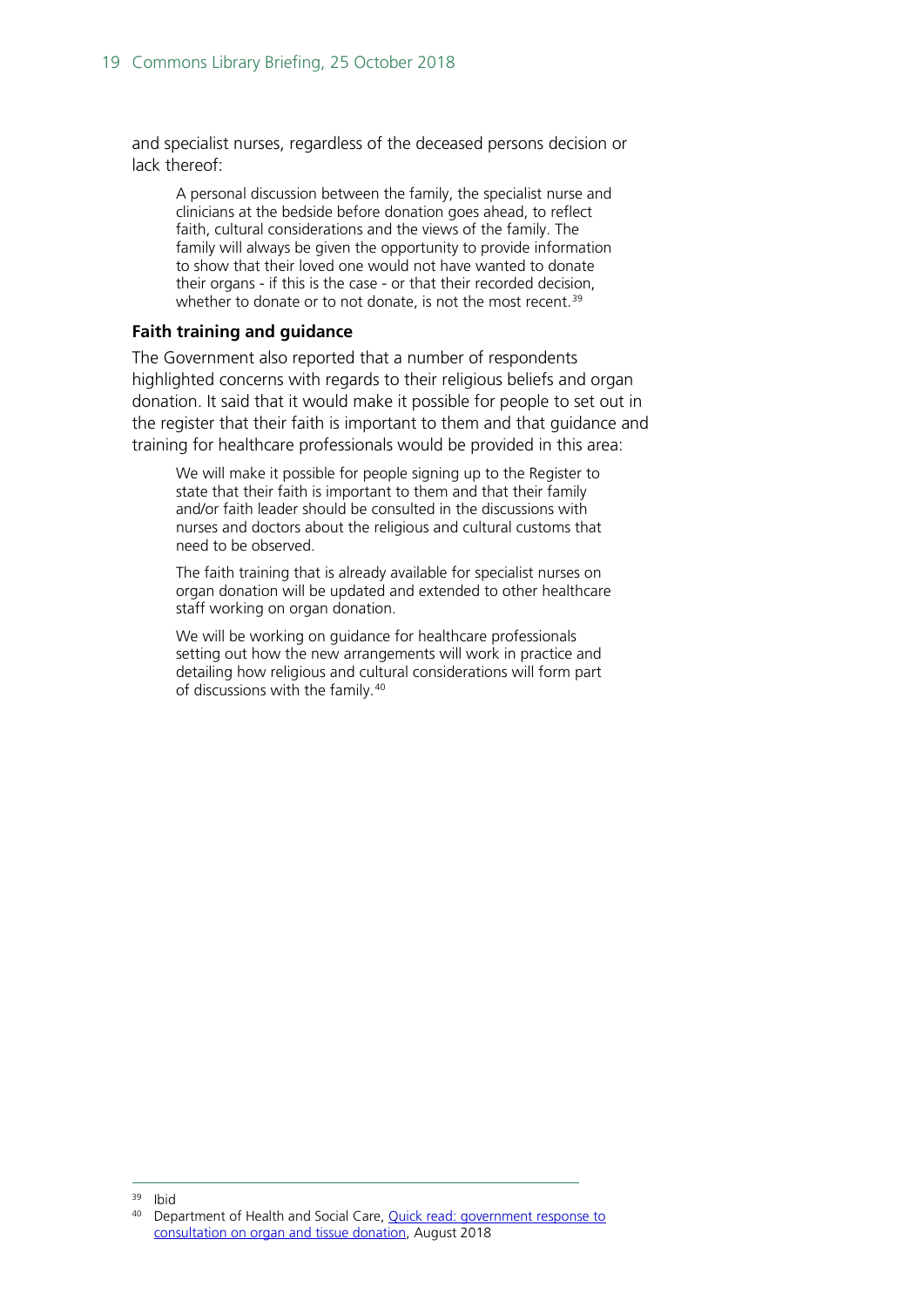# <span id="page-19-0"></span>6. The Organ Donation (Deemed Consent) Bill 2017-2019

The [Organ Donation \(Deemed Consent\) Bill 2017-2019](https://services.parliament.uk/bills/2017-19/organdonationdeemedconsent.html) was introduced by Geoffrey Robinson MP, after being drawn 6th in the Private Member's Bill ballot 2017. It is not a Government Bill, but the Department of Health and Social Care has supported the drafting of it.

It received its Commons First Reading on 19 July 2017, and its Second Reading on 23 February 2018.

The Bill was considered by a Public Bill Committee on 12 September 2018.[41](#page-19-3)

The Bill is tabled for Report Stage and Third Reading on 26 October 2018.

# <span id="page-19-1"></span>6.1 Content of the Bill

This section provides an overview on the content of the Bill as introduced. The [explanatory notes](https://publications.parliament.uk/pa/bills/cbill/2017-2019/0012/en/18012en.pdf) to the Bill provide more detail on this. Changes made to the Bill in Public Bill Committee are highlighted in section 6.3 below.

The principle changes apply only to England.

## <span id="page-19-2"></span>Clause 1: Changing the consent system

Clause 1 seeks to amend Section 3 of the Human Tissue Act 2004 to change the consent requirements for organ donation.

#### **Consent**

Section 3(6) of the *Human Tissue Act 2004* sets out what appropriate consent means for activities under the Act:

- a person has made a decision on consent;
- the deceased has appointed a representative to make this decision; or
- If neither of these apply, a person in a qualifying relationship to the deceased has consented.

Clause 1 intends to add a further paragraph to this subsection, to allow for deemed consent. This means that in cases where a person has not made an explicit decision on organ donation, and has not appointed a representative, consent will be deemed.

A further proposed change to Section 3 includes the insertion of a new subsection, 6A, which sets out all the transplantation activities will be subject to deemed consent.

#### **Exceptions**

New Subsection, 6B, states that consent of the person would be deemed " unless a person who stood in a qualifying relationship to the

<span id="page-19-3"></span> <sup>41</sup> Public Bill Committee, [Organ donation \(deemed consent\) Bill,](https://hansard.parliament.uk/commons/2018-09-12/debates/e930f2bd-06ef-4352-961e-05159c7ba37a/OrganDonation(DeemedConsent)Bill) 12 September 2018,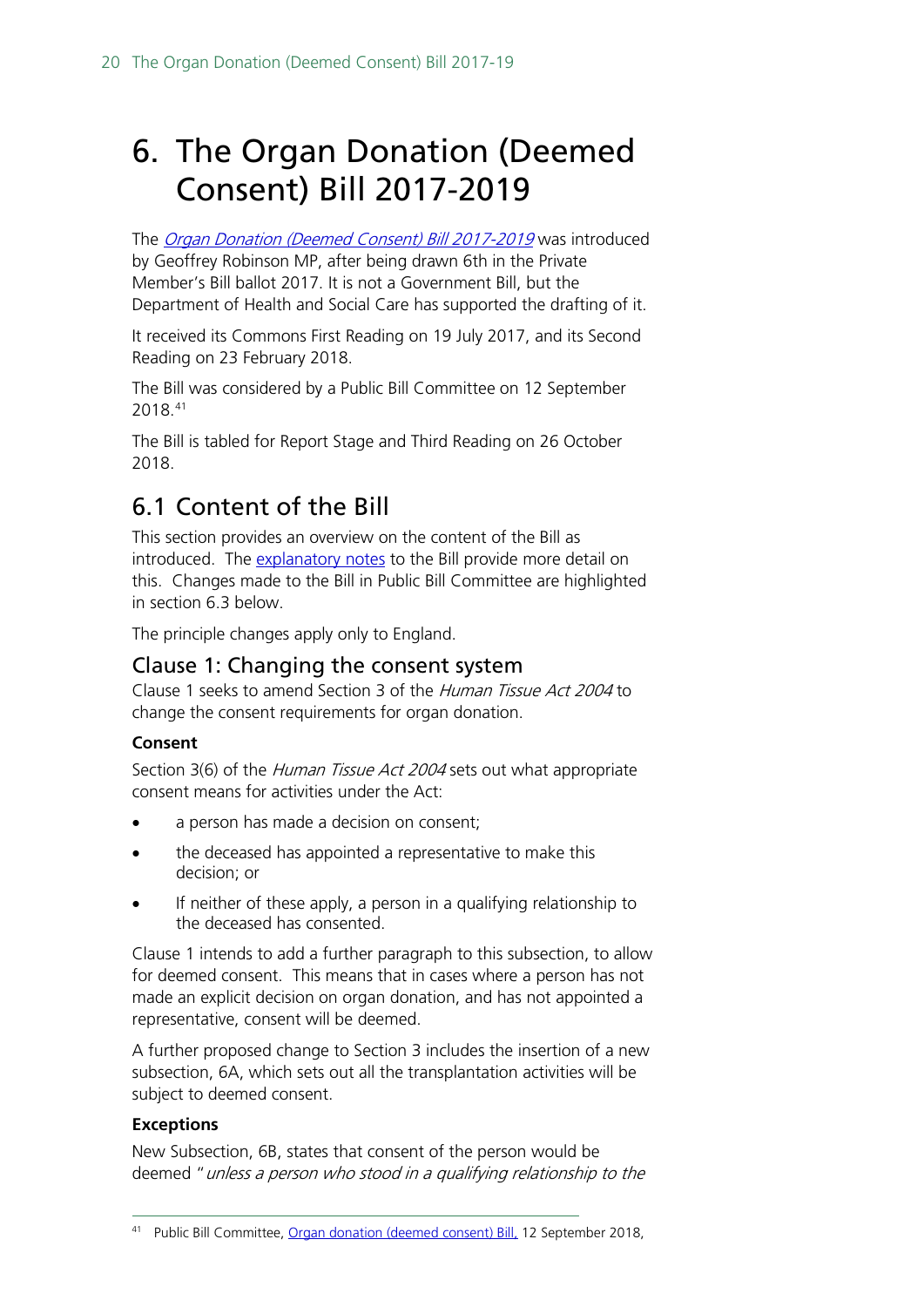person concerned immediately before death provides information that would lead a reasonable person to conclude that the person concerned would not have consented."

A further proposed subsection in Clause 1 provides for exceptions to the application of deemed consent. Individuals who would not have their consent deemed are:

- Where the deceased has not ordinarily been resident in England for a period of at least 12 months before their death; and
- Where the deceased lacked capacity to understand the effect of deemed consent in the Bill.

## <span id="page-20-0"></span>Clause 2: Consequential amendments

Clause 2 seeks to establish that organ removed in England under deemed consent may be stored and used anywhere in the UK. This is already allowed in Scotland and Wales, but the Bill will ensure this is also the case in Northern Ireland.

#### **Guidance**

Clause 2 requires that the Human Tissue Authority give practical guidance on the circumstances under which consent will be deemed, alongside its existing responsibility with regards to guidance on consent.

It also requires that the Human Tissue Authority give practical guidance on the information to be provided by a person in a qualifying relationship in order to show that the deceased would not have consented.

### <span id="page-20-1"></span>Clause 3: Extent and Commencement

Clause 3 sets out that the Bill extends to England, Wales and Northern Ireland only. However, the measures relating to deemed consent will only apply in England.

It proposes that the majority of the Bill would come into force on a day set out in Regulations by the Secretary of State.

# <span id="page-20-2"></span>6.2 Second Reading

During the Second Reading debate Geoffrey Robinson MP stated that the Bill had widespread support across the House:

I have seldom seen such unanimous support across the House, with the 11 Members who have sponsored the Bill representing seven political parties in this House.<sup>[42](#page-20-3)</sup>

He also said that the Bill had the personal support of the Prime Minister and the Leader of the Opposition.

<span id="page-20-3"></span>He explained his rationale for introducing an opt-out system for organ donation:

Why are we actively looking towards implementing an opt-out solution at this stage? In England, for example, the situation is disappointing. We have some of the lowest rates of consent for organ donation in western Europe. Low family rates of consent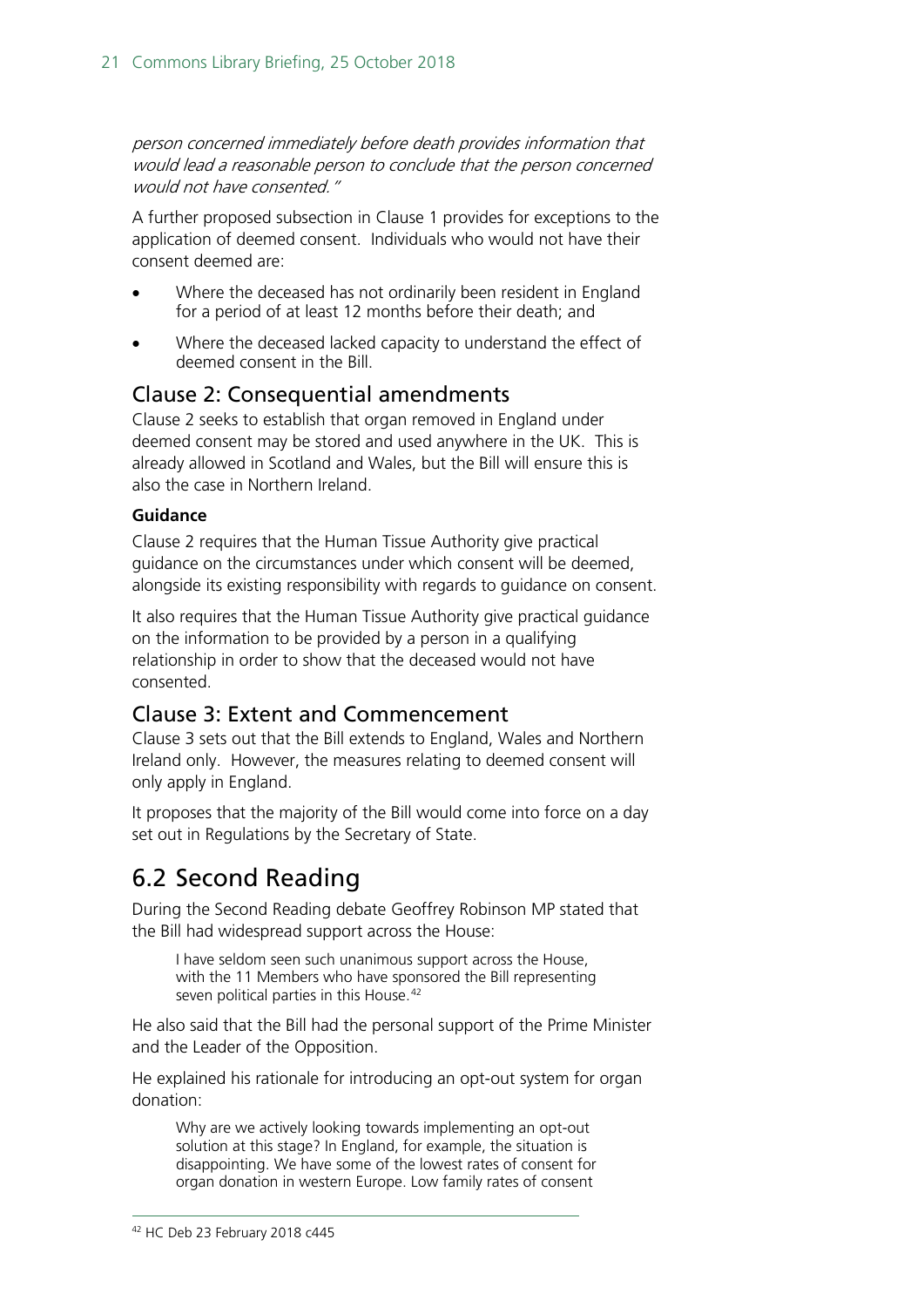have been one of the major barriers to the donor rate increasing. In effect, that prevents one third of available organs from being used. They go straight to the grave or to the crematorium. None of us likes to think about the worst happening, and it is challenging to have conversations with family and loved ones about one's wishes after death. However, one of the Bill's principle aims must be to encourage open discussions among families, so that an individual's real wishes are known to their nearest and dearest. I think it reasonable to say that in the majority of cases, given the outcome of the consultation and what we know from the polls, people would wish to donate their organs after their death.<sup>[43](#page-21-2)</sup>

He sought to allay concerns that some may have about the Bill, emphasising that 'soft' opt-out provisions will be included:

[T]here will be those who take a different view. Perhaps even one or two in the Chamber feel that way and will make their feelings known in the debate. In no way do I wish them to feel that they have been railroaded into decisions that they do not wish to take. Therefore, I emphasise to those who feel that they cannot lend their support or have doubts about the Bill at this stage that soft opt-out provisions will be built into it.<sup>[44](#page-21-3)</sup>

While there was widespread support for the Bill across the House some Members raised some specific concerns about the Bill including the ability of certain religious groups, such as the Jewish community, to be able to act in accordance with religious teachings, and the ability of families to withdraw consent. [45](#page-21-4)

Jackie Doyle-Price MP, Parliamentary Under-Secretary of State at the Department of Health and Social Care, responded to the debate for the Government and stated that the Government fully supports the Bill. She explained that the Government's "best estimate" was that the change to an opt-in system would lead to an additional 100 donors a year, which could lead to 200 more lives saved.<sup>[46](#page-21-5)</sup>

# <span id="page-21-0"></span>6.3 Committee Stage

The Bill was considered by a Public Bill Committee in one sitting on 12 September 2018 when some Government amendments were made.

[The Bill as amended in Public Bill Committee](https://publications.parliament.uk/pa/bills/cbill/2017-2019/0268/cbill_2017-20190268_en_1.htm) has been published on the Bill webpage.

Report stage is scheduled for 26 October 2018.

### <span id="page-21-1"></span>Membership of the Public Bill Committee

The Public Bill Committee consisted of the following Members:

Chair: Phil Wilson

Bim Afolami (Con)

Tonia Antoniazzi (Lab)

<span id="page-21-2"></span> <sup>43</sup> HC Deb 23 February 2018 c446

<span id="page-21-3"></span><sup>44</sup> Ibid

<sup>45</sup> HC Deb 23 February 2018 c446, c449

<span id="page-21-5"></span><span id="page-21-4"></span><sup>46</sup> HC Deb 23 February 2018 c485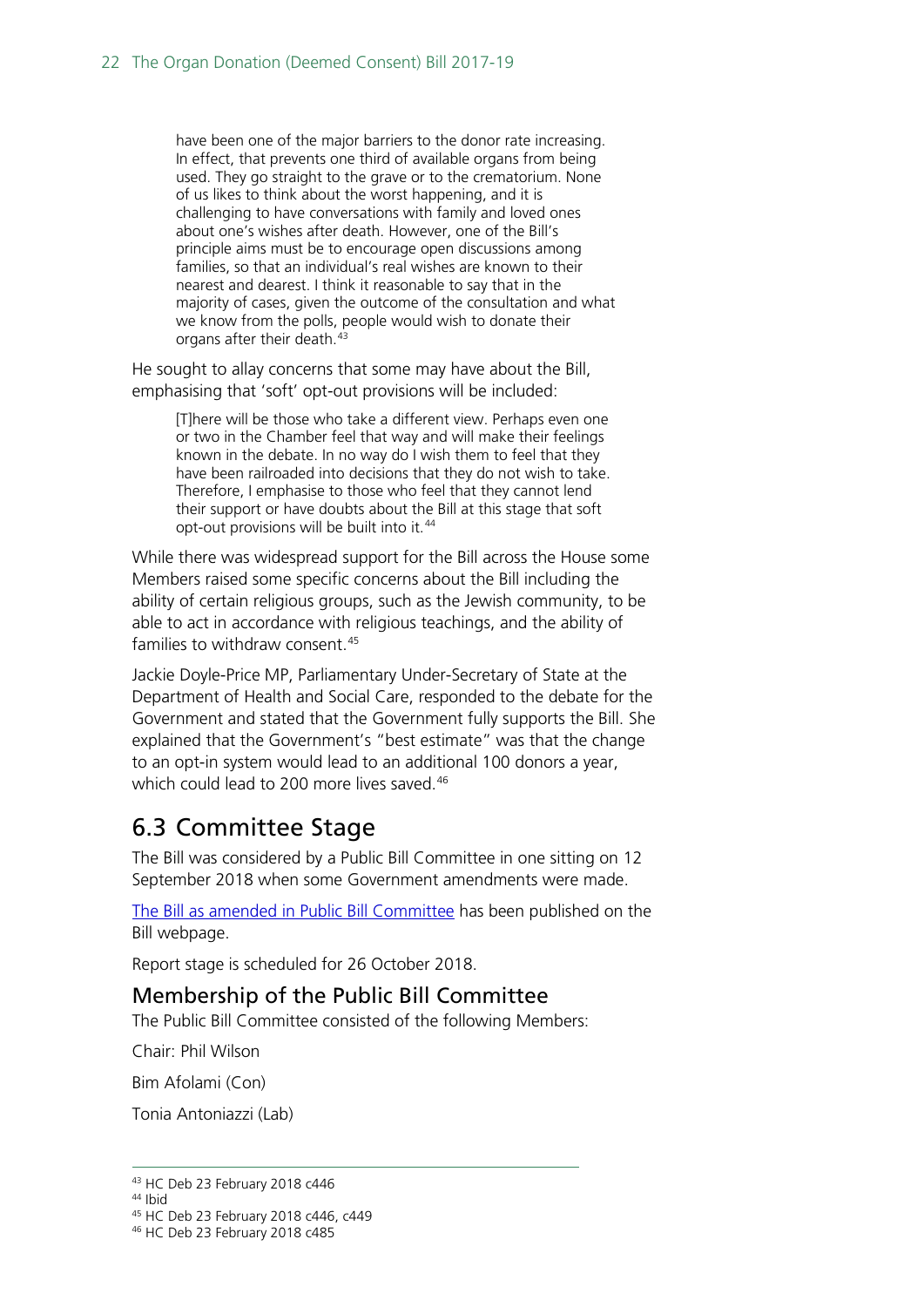Jackie Doyle-Price (Parliamentary Under-Secretary of State for Health

and Social Care) Julie Elliott (Lab)

Caroline Flint (Lab)

Kevin Foster (Con)

Dame Cheryl Gillan (Con)

Peter Heaton-Jones (Con)

Eddie Hughes (Con)

Dan Jarvis (Lab)

Mr Khalid Mahmood (Lab)

Stephen Metcalfe (Con)

Mr Geoffrey Robinson (Lab)

Jim Shannon (DUP)

Eleanor Smith (Lab)

Maggie Throup (Con)

### <span id="page-22-0"></span>Committee debate

There were 7 amendments tabled jointly in the names of Geoffrey Robinson and Jackie Doyle-Price. All of the amendments were agreed to and added to the Bill.

**Amendments 1-3** replaced the term "relevant material" with "permitted material" in a number of places within the Bill. Geoffrey Robinson set out that the purpose of this change in the term used was to ensure that any consent for transplantation under the Bill would only apply to organs usually used in organ transplantation and would not apply to forms of novel transplantation, such as of faces and limbs.

He said that it was:

...imperative that the amendments are made to the Bill to ensure that consent is considered to be in place only for organs and tissues that are in line with the public's perception of donation. I am sure we all understand the need for that.<sup>[47](#page-22-1)</sup>

**Amendment 4** amends Clause 1 to provide a definition of "permitted material." It sets out that "permitted material" means "relevant material" except where the Secretary of State has set out in regulations that certain types of "relevant material" are not included.

Relevant material is defined under section 53 of the Human Tissue Act 2004 as "material, other than gametes, which consists of or includes human cells.["48](#page-22-2) 

Amendment 4 creates regulation-making powers for the Secretary of State to set out what organs will not be "permitted materials" under

 <sup>47</sup> [PBC 12 September 2018 c4](http://bit.ly/2OPJXHi)

<span id="page-22-2"></span><span id="page-22-1"></span><sup>48</sup> The Human Tissue Act 2004 also sets out that relevant material does not included hair or nails from a living person, or embryos outside of the human body.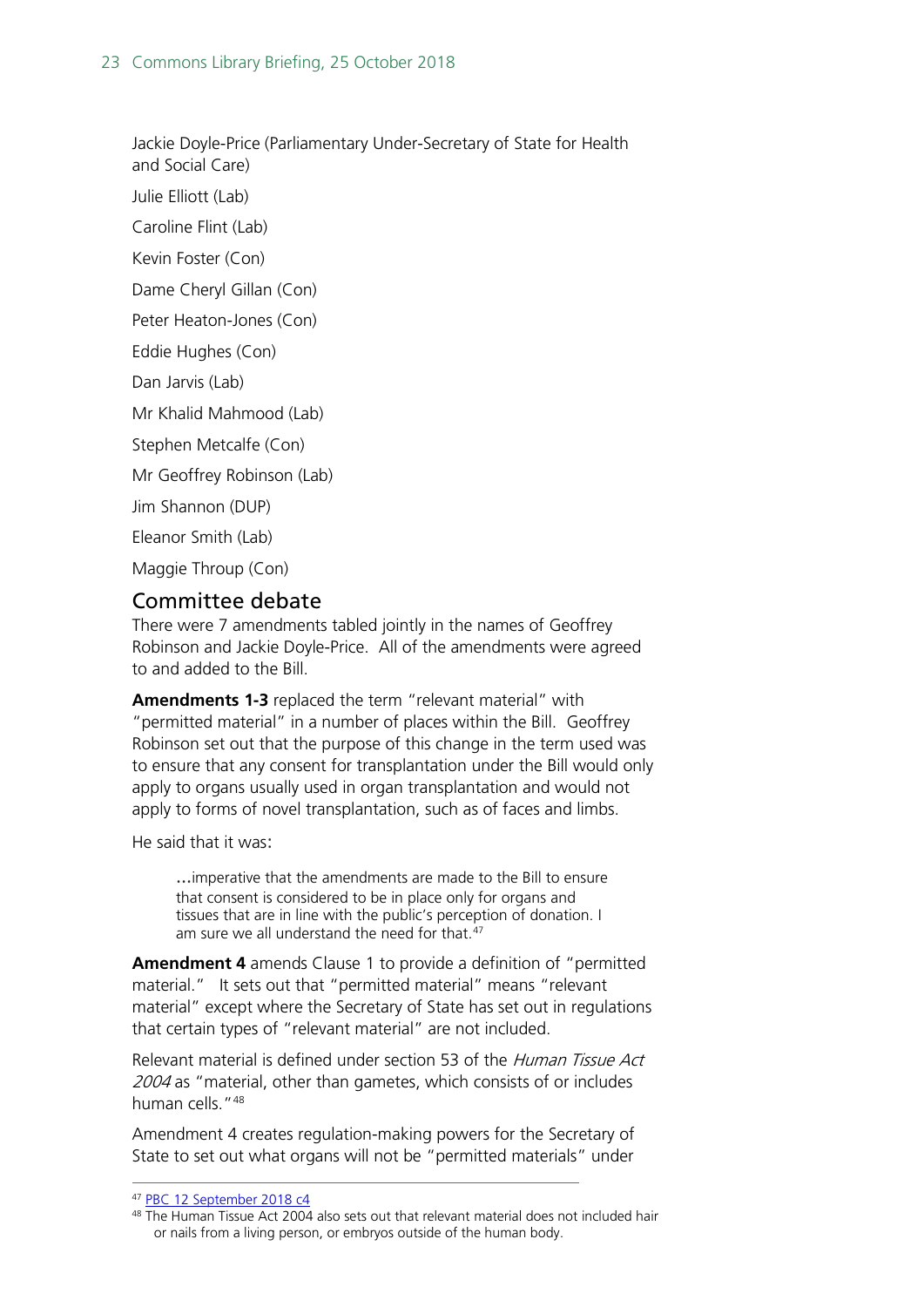the Bill. **Amendment 6** provides that the regulations made would be subject to the affirmative procedure.

**Amendment 7** changes the long title of the Bill to show that it makes amendments to the Human Tissue Act 2004.

Jackie Doyle-Price described the amendments to the Bill. She said that they:

…constitute a tidying-up exercise that essentially make it clear that we are talking about organ transplantation. Their effect would be to remove novel transplants—such as hand and uterine transplants—from the scope of the Bill. The medical advances that allow such transplants are amazing, but in order that the law keeps pace with those developments, we need to make those exemptions and state that we really are only talking about organs. Amendment 7 amends the long title of the Bill to better describe what the Bill will do. [49](#page-23-0)

There was support for the Bill throughout the debate in Committee and it was highlighted that the Bill had cross party support.<sup>[50](#page-23-1)</sup> However, some Members stated that beyond the changes in the Bill, further action was needed to ensure that organ donation rates increased, for example, increased public information and time for the implementation of the measures in the Bill. Jackie Doyle-Price set out the future plans for the implementation of the Bill and further actions to be taken:

We expect a rise in the number of organ transplants as a consequence of this legislation, because more organs will be available. We could estimate that, and it could be anything from one to 700, but even one extra life is enough for me. However, I am confident that it will be much more than that. We will also have to put in place the register and the mechanics around it and publicise the changes. Following the Bill's passage to becoming an Act—touch wood—we are looking at an implementation period of a year before everything is completely nailed down, enshrined and operational.

There has been lots of talk about the role of families. Ultimately, families will clearly wish to have a role in the welfare of a person who lacks the capacity to make a decision after deciding to be a donor. We need a system that takes families with us on this. We are sensitive to people's faiths and beliefs, and that will all be considered as part of the wraparound care that we will put in place. We will obviously undertake further discussions with the Welsh Government to see how far we can learn from their experiences. By the time the Bill's passage is complete, we will essentially have the same legal structure across Wales, England and Scotland.<sup>[51](#page-23-2)</sup>

 <sup>49</sup> [PBC 12 September 2018 c12](http://bit.ly/2PnTAwi)

<span id="page-23-1"></span><span id="page-23-0"></span><sup>50</sup> [PBC 12 September 2018 c5](http://bit.ly/2OPJXHi)

<span id="page-23-2"></span><sup>51</sup> [PBC 12 September 2018 c12](http://bit.ly/2PnTAwi)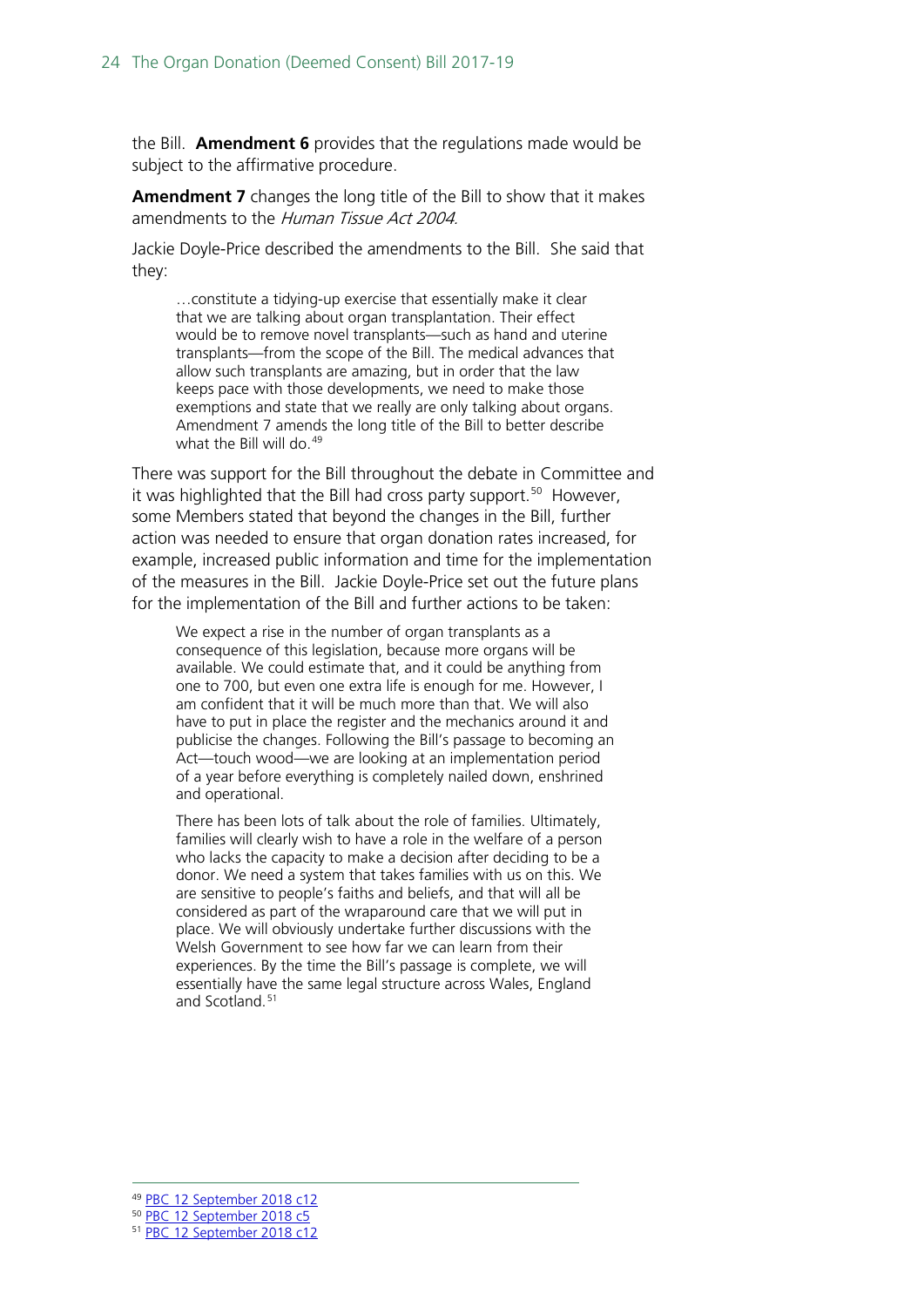# <span id="page-24-0"></span>7. The evidence on moving to a deemed consent system

There have been a number of reviews of the evidence on moving to an opt-out system of consent for organ donation. This section provides an overview of the findings of these reviews.

## <span id="page-24-1"></span>7.1 Department of Health Organ donation taskforce report 2008

In 2008, the Department of Health Organ Donation Taskforce was asked to look at the evidence on moving to an opt-out system in England. This work included:

- The commissioning of a systematic review of international literature on presumed consent systems;
- The setting up of 6 working groups: clinical, communications, cultural, ethics, legal and practical;
- The commissioning of an initial analysis of costs; and
- A range of work to assess the views of the public and stakeholders.

The Taskforce's report and recommendations were published in November 2008. On balance, it concluded that:

…moving to an opt out system at this time may deliver real benefits but carries a significant risk of making the current situation worse.<sup>[52](#page-24-2)</sup>

#### **Box 1: Systematic review of research**

A systematic review looking at the impact of an opt-out system of consent on organ donation rates was undertaken as part of the taskforce's work by a team at the University of York.<sup>[53](#page-24-3)</sup> This concluded that whilst there was an association between higher donation rates and an opt-out system, it was not possible to say that an opt-out consent system alone would lead to an increase in rates. Several other factors are likely to play a part in affecting organ donation rates, such as

organisation and infrastructure of the organ donation service, public awareness and investment in health care:

The available evidence suggests that presumed consent is associated with increased organ donation rates, even when other factors are accounted for. However, it cannot be inferred from this that the introduction of presumed consent legislation per se will lead to an increase in organ donation rates. The availability of potential donors, the underpinning infrastructure for transplantation, wealth and investment in health care, and underlying public attitudes may all have a role.

This review cannot be fully informative with respect to policy. It focuses on a particular aspect of the evidence and does not address all the relevant issues. To fully inform policy the findings of this systematic review need to be considered in the context of the current UK infrastructure for

<span id="page-24-2"></span><sup>&</sup>lt;sup>52</sup> Department of Health Organ donation Taskforce, The potential impact of an opt out system for organ donation in the UK: [An independent report from the Organ](http://webarchive.nationalarchives.gov.uk/20130124044530/http:/www.dh.gov.uk/prod_consum_dh/groups/dh_digitalassets/@dh/@en/documents/digitalasset/dh_090303.pdf)  [Donation Taskforce,](http://webarchive.nationalarchives.gov.uk/20130124044530/http:/www.dh.gov.uk/prod_consum_dh/groups/dh_digitalassets/@dh/@en/documents/digitalasset/dh_090303.pdf) 2008

<span id="page-24-3"></span><sup>53</sup> Rithalia Amber, McDaid Catriona, Suekarran Sara, Myers Lindsey, Sowden Amanda. [Impact of presumed consent for organ donation on donation rates: a systematic](http://www.bmj.com/content/338/bmj.a3162)  [review](http://www.bmj.com/content/338/bmj.a3162) BMJ 2009; 338 :a3162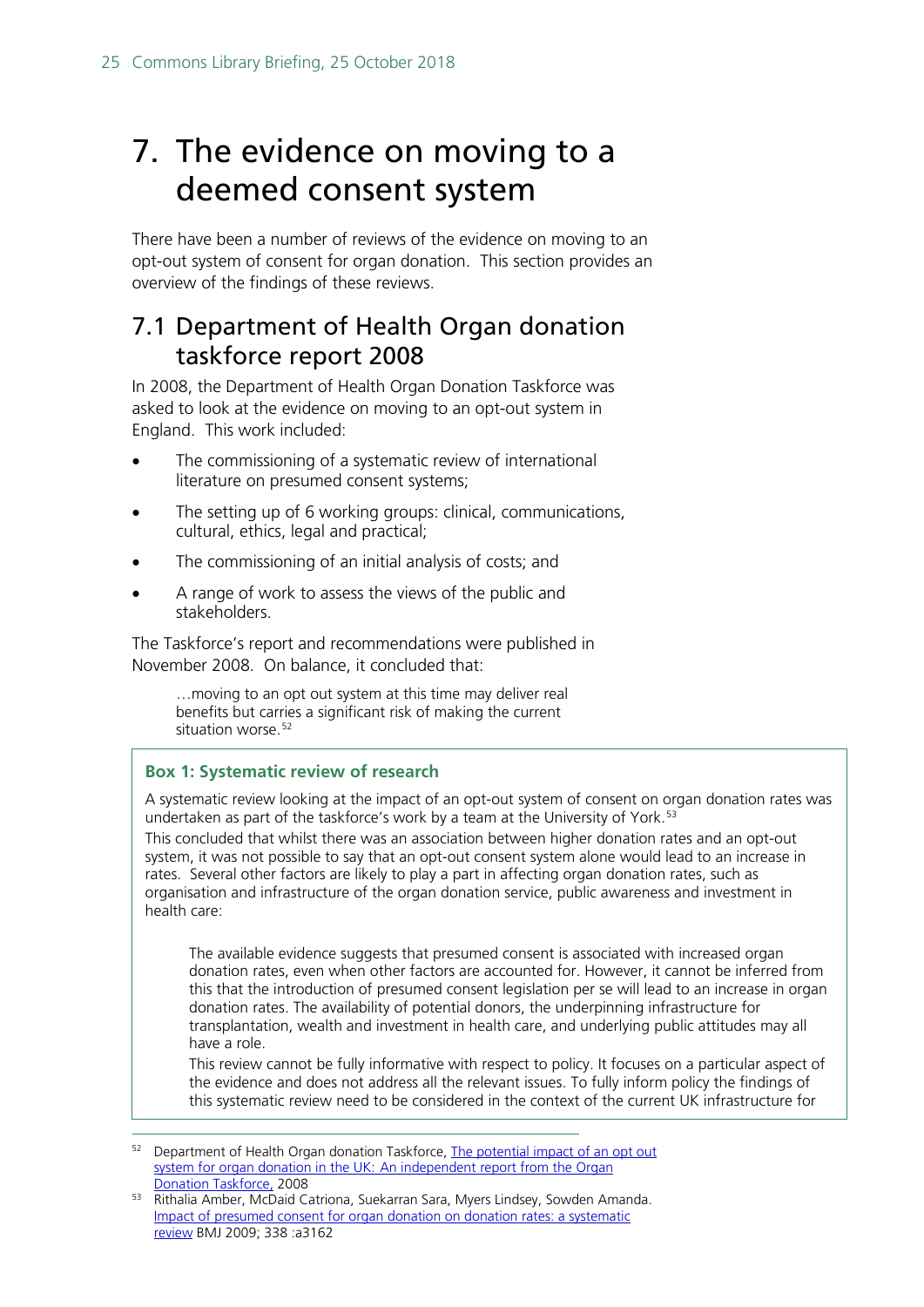organ donation, the possible impact on donation rates of introducing the recommendations from the UK Organ Donation Taskforce, the moral and ethical issues of presumed consent, and how the public may respond.

The evidence in this review was primarily in relation to country-level indicators such as gross domestic product and deaths from road traffic accidents. Further work is required to investigate factors at the personal level that may modify donor rates such as how families are approached to discuss donation of a relative's organs. A review of qualitative research addressing these issues would be useful, and further primary research may also be necessary.

Policy evaluation using a before and after design should collect information relating to context, to ensure that potentially important factors other than the intervention itself are given proper consideration.

The taskforce noted that on the face of it there were several factors to support a change to an opt-out system:

- There was significant public support for a move to an opt-out system, so long as there were safeguards in place;
- the systematic review of evidence in this area (See box 1) showed an association between an opt-out system and higher donation rates, but did state that the organ donation system alone does not explain variation in the rates;
- the working groups had not identified any fundamental legal/ethical barriers to establishing an opt-out system.

However, it also identified potential risks associated with a change to an opt-out system. For example:

- health professionals had expressed concerns about possible negative impacts on clinical practice and on the trust relationship between patients, their families and healthcare professionals;
- some members of the public supported the principle of informed consent and felt that an opt-out consent system did not fit with this; and
- Some recipients of organs felt that it was important to know that the organs they had been given were given freely.

The report provides an overview of the taskforce's considerations and conclusions:

Taskforce members had a wide range of views at the outset. however, after examining the evidence, the Taskforce reached a clear consensus in recommending that an opt out system should not be introduced in the UK at the present time. The Taskforce concluded that such a system has the potential to undermine the concept of donation as a gift, to erode trust in NHS professionals and the government, and negatively impact on organ donation numbers. It would distract attention away from essential improvements to systems and infrastructure and from the urgent need to improve public awareness and understanding of organ donation. Furthermore, it would be challenging and costly to implement successfully. most compelling of all, we found no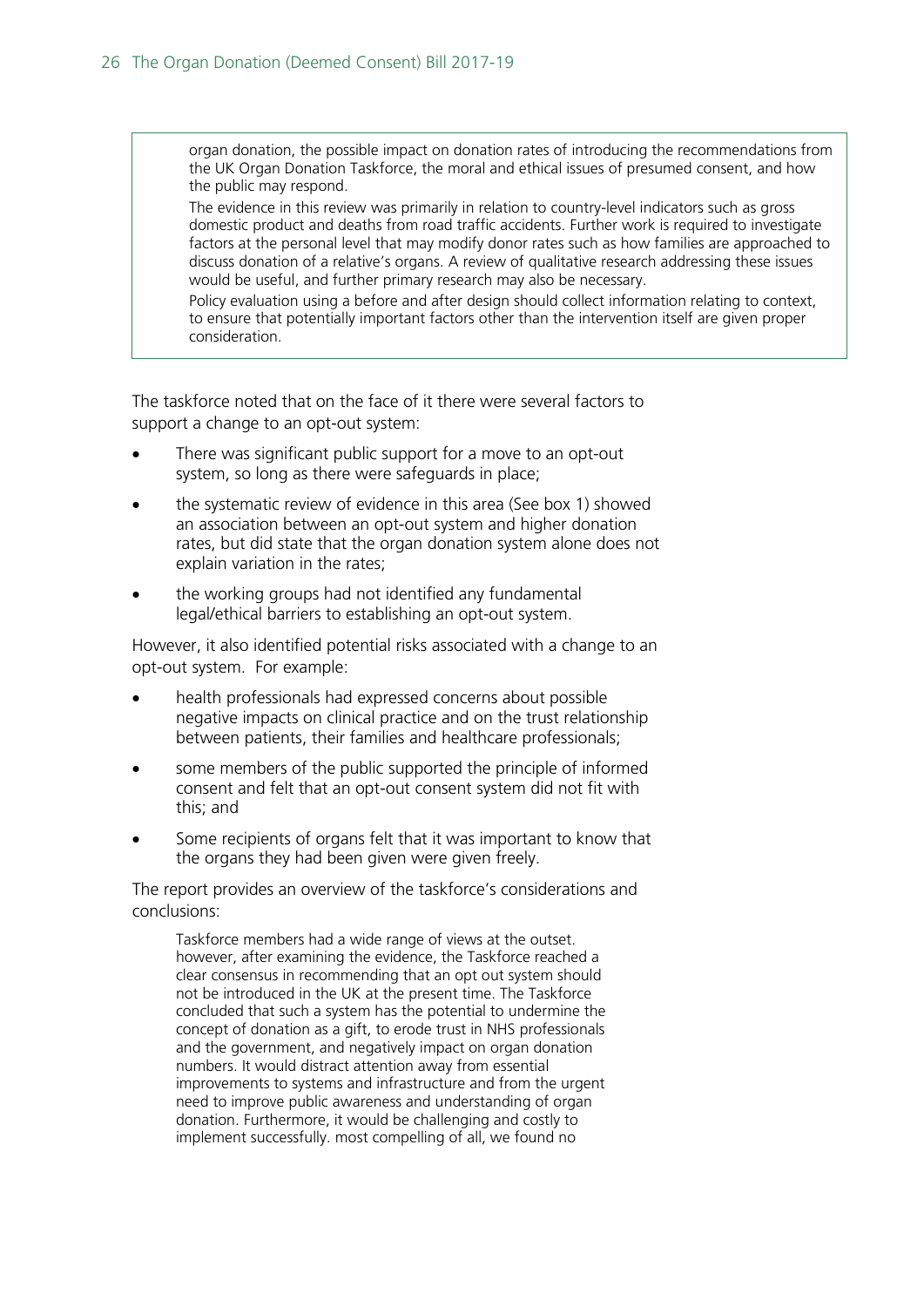convincing evidence that it would deliver significant increases in the number of donated organs.<sup>[54](#page-26-2)</sup>

#### <span id="page-26-0"></span>Welsh Government review

The Welsh Government published a review of the international evidence on consent system in December 2012. This included the four studies used in the systematic review undertaken in 2008, but also included consideration of two further 2012 studies.

The review found that opt-out systems for organ donation were associated with increased organ donation rates and an increased reported willingness to donate. However, it reported that it "cannot be inferred that this association means that presumed consent causes increased organ donation. "<sup>[55](#page-26-3)</sup> Other factors could also impact on donation rates, such as increased mortality in circumstances where organs can be donated, health expenditure, and greater transplant capacity.

The review also highlighted recent surveys that showed significant support for the introduction of an opt-out consent system. In two surveys of Welsh adults, 49% and 63% of respondents were in favour of a change to an opt-out system.<sup>[56](#page-26-4)</sup>

The third strand of the review looked at experimental studies looking at how a presumed consent system might impact on organ donation rates. These suggested that when the default position is to be an organ donor, there may be higher rates of family consent. The report urged caution when interpreting the findings of this research and how it could be extrapolated to real life.

The review concluded that:

In combination, these three strands of evidence provide a convincing basis for the introduction of an optout system in Wales. However, there can be no guarantees that this legislative change will result in increased organ donation rates.<sup>[57](#page-26-5)</sup>

### <span id="page-26-1"></span>Department of Health impact assessment

The Department of Health and Social Care published a detailed impact assessment alongside the consultation on introducing an opt-out system in England.<sup>[58](#page-26-6)</sup>

This provides the following conclusions on a number of questions:

**Would opt-out change the organ donation consent rate?** The evidence is inconclusive. While it seems that moving to an opt-out system is unlikely to decrease the consent rate, there is no unambiguous evidence that opt-out by itself increases consent rates. There is evidence that in some cases, when opt-out is implemented alongside other pro-organ donation policies,

<span id="page-26-2"></span><sup>&</sup>lt;sup>54</sup> Department of Health Organ donation Taskforce, The potential impact of an opt out system for organ donation in the UK: An independent report from the Organ [Donation Taskforce,](http://webarchive.nationalarchives.gov.uk/20130124044530/http:/www.dh.gov.uk/prod_consum_dh/groups/dh_digitalassets/@dh/@en/documents/digitalasset/dh_090303.pdf) 2008

<span id="page-26-3"></span><sup>55</sup> Welsh Government, Opt-out systems of organ donation: International evidence [review,](http://gov.wales/statistics-and-research/opt-out-systems-of-organ-donation/?lang=en) 3 December 2012

<span id="page-26-4"></span><sup>56</sup> Ibid.

<sup>57</sup> Ibid.

<span id="page-26-6"></span><span id="page-26-5"></span><sup>58</sup> Department of Health, Consultation on an opt-out system of organ and tissue [donation: Impact Assessment,](https://www.gov.uk/government/uploads/system/uploads/attachment_data/file/666518/Organ_Donation_Opt-Out_Consultation_Impact_Assessment.pdf) 6 November 2017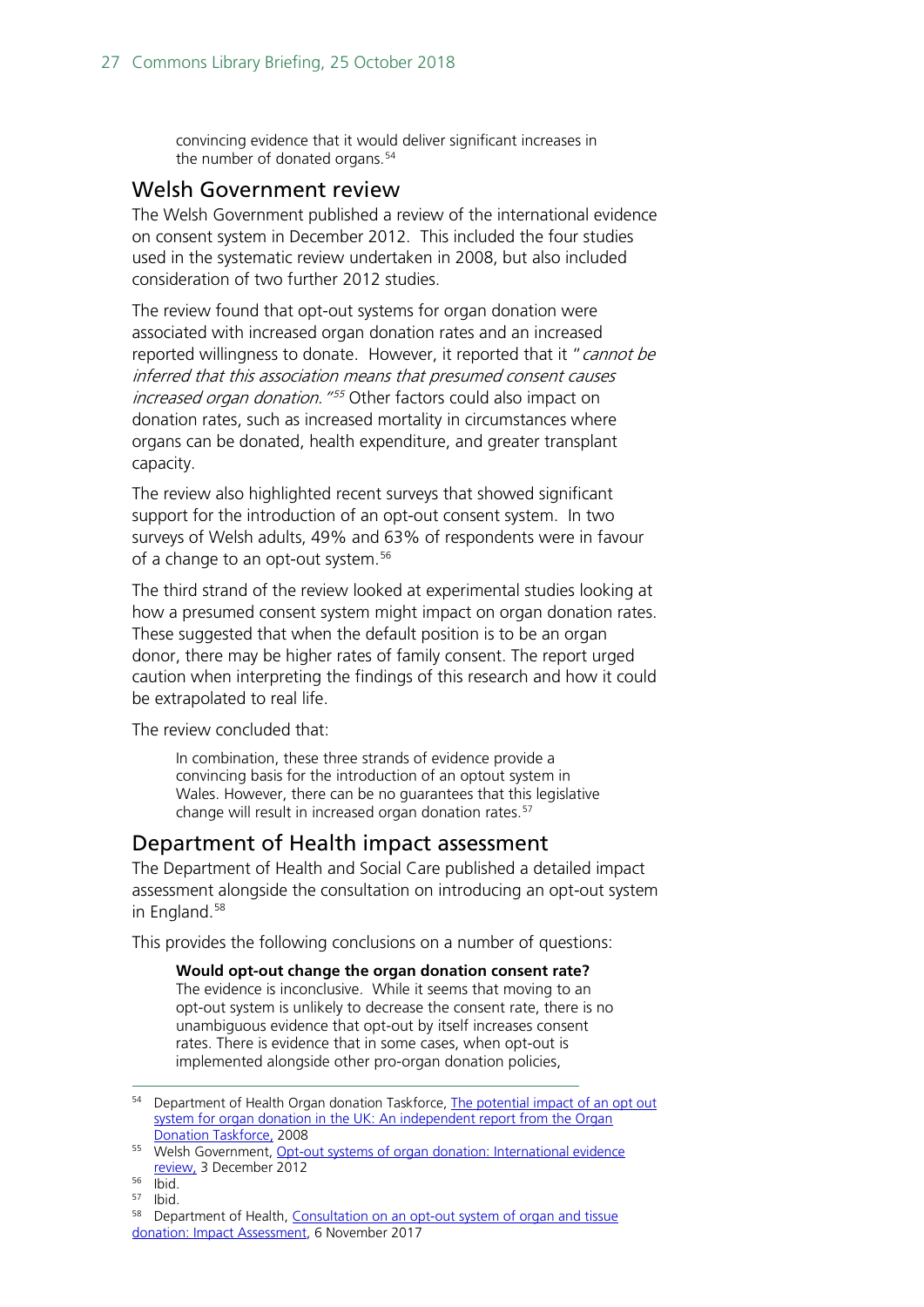consent rates increase. However, the available evidence does not allow the individual contribution of changing the system of organ and tissue donation to opt-out to be identified. There is currently insufficient evidence from the experience of opt-out in Wales to conclude whether it has had a positive impact on consent rates.

**Would a higher consent rate lead to more transplants?** While there is currently no reason to believe that the organs of the newly consenting donors would be less likely than average to be medically fit for transplant, there remains an issue of the health system's capacity to transplant any additional organs. This issue will be examined in the public consultation.

**Would implementing an opt-out policy be a good use of health system resources?** The analysis in this IA suggests that if moving to an opt-out system shifted consent rates from the current level of 62.4% to 63.5%, and that if this in turn led to a proportionate increase in organ transplants, then the policy would be good value for money. However, any additional transplants will result in an increased cost to the health system and given uncertainties about the impact of opt-out on consent rates, we are not currently in a position to say whether the required increase in consent rate would occur in practice.

**How sensitive are the estimates to changes in assumptions?** The estimates are very sensitive to any change in the assumption about the increase in consent rate following implementation of an opt-out system. Unfortunately, the consent rate is by far the most uncertain parameter in the analysis.<sup>[59](#page-27-0)</sup>

The document also provides the Chief Scientific Adviser's conclusions on the existing reviews of evidence in this area:

Looking at these reviews, the Chief Scientific Adviser advised that it is possible to say, with moderate certainty, that when introduced as part of a wider communication and logistical package, opt-out systems can be associated with higher donation rates. He has drawn three conclusions from the data:

- Opt-out systems do not reduce organ donation (high certainty), which is relevant as some have expressed concerns that such systems could anger people and cause them to withdraw consent which may have been given otherwise.
- There is reasonable evidence from before-and-after studies that, when introduced as part of a wider package, opt-out systems are associated in some cases with higher organ donation. What fraction of this increase is attributable to the opt-out is difficult to say as they are not introduced in isolation.
- There is an association between opt-out and higher rates in geographical studies, but they should be interpreted with caution as this may be reverse causation - societies where donation is more acceptable may be more likely to accept opt-out.<sup>[60](#page-27-1)</sup>

The Impact Assessment models three scenarios for the potential impact of a move to an opt-out consent system on donor numbers and transplants: a best estimate which results in an increase in consent rate

<span id="page-27-0"></span> $59$  Ibid.<br> $60$  Ibid.

<span id="page-27-1"></span>Ibid.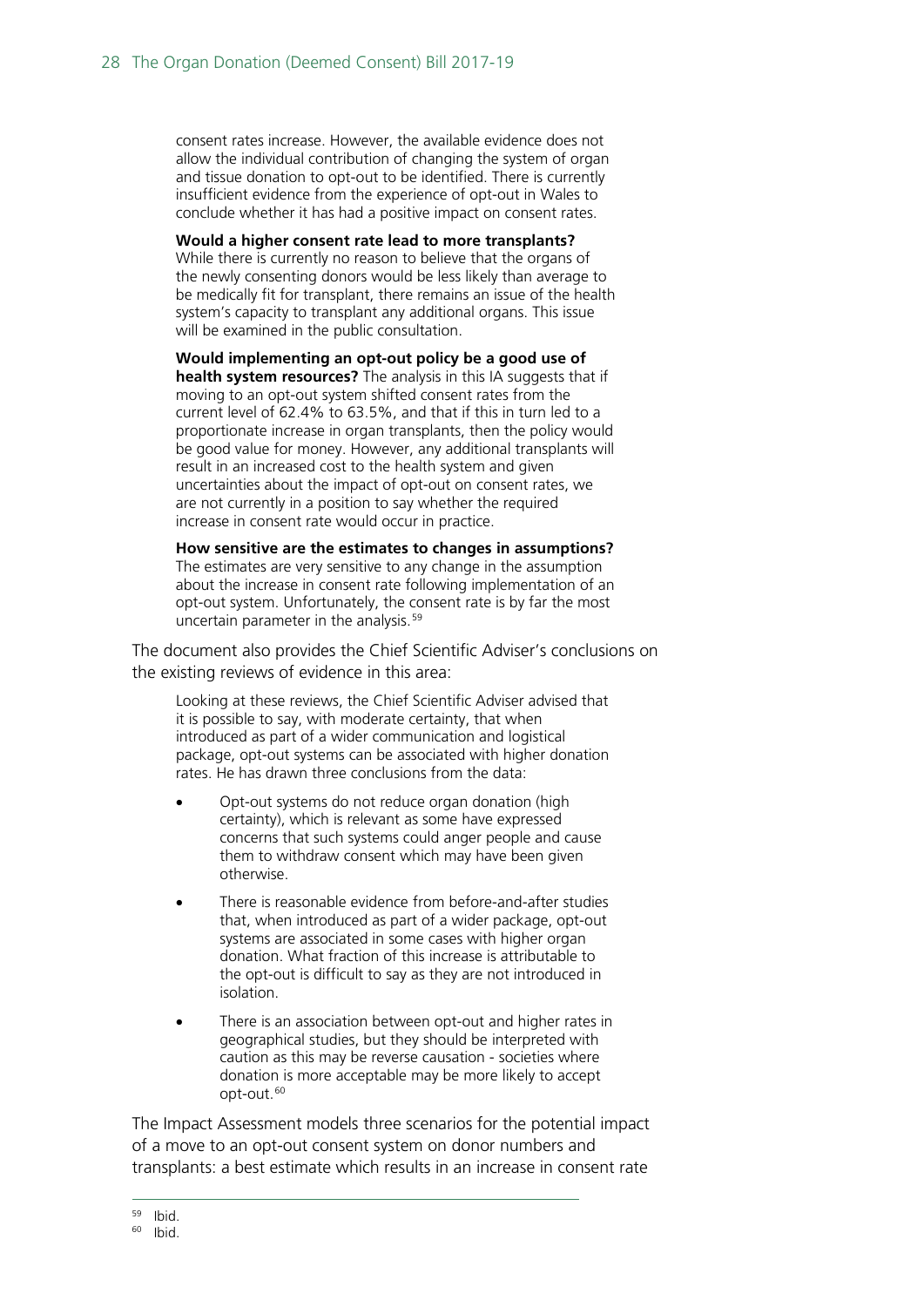to 70%, a lower estimate where consent rates do not change, and an upper estimate where the consent rate achieved is 85%, similar to that currently in Spain.

A table sets out the estimated impact of these three scenarios on transplant numbers<sup>61</sup>:

| <b>Scenario</b>      | No. of additional transplants per year |              |    |                   |              |
|----------------------|----------------------------------------|--------------|----|-------------------|--------------|
|                      | <b>Kidney</b>                          | <b>Liver</b> |    | <b>Heart</b> Lung | <b>Total</b> |
| Lower estimate       | 0                                      |              | 0  |                   |              |
| <b>Best estimate</b> | 228                                    | 93           | 20 | 18                | 360          |
| Upper estimate       | 680                                    | 277          | 59 | 54                | 1,070        |

## <span id="page-28-0"></span>7.2 International examples

England's deceased organ donation rates fall short of some countries, like Spain and Croatia, which have opt-out donation policies. However, England's rates are higher than other opt-out countries such as Sweden and Poland. Rates in England are also lower than in the USA, which has an opt-in policy.<sup>[62](#page-28-2)</sup>

### ORGAN DONATION RATES: INTERNATIONAL COMPARISONS

| Selected countries, 2017 |            |         |                             |
|--------------------------|------------|---------|-----------------------------|
| Country                  |            | Policy  | Deceased donors per million |
| Spain                    | $\epsilon$ | Opt-out | 46.9                        |
| Portugal                 | ۰          | Opt-out | 34.0                        |
| Croatia                  | -34        | Opt-out | 33.0                        |
| <b>USA</b>               | ≞          | Opt-in  | 32.0                        |
| Italy                    |            | Opt-out | 28.2                        |
| France                   |            | Opt-out | 26.8                        |
| <b>England</b>           | ٠.         | Opt-in  | 24.4                        |
| Norway                   | ₩          | Opt-out | 22.1                        |
| Ireland                  |            | Opt-in  | 21.8                        |
| Australia                | ₩.         | Opt-in  | 20.7                        |
| Sweden                   | ╄          | Opt-out | 19.0                        |
| Denmark                  | 42         | Opt-in  | 17.5                        |
| Poland                   |            | Opt-out | 14.6                        |
| Germany                  |            | Opt-in  | 14.6                        |

<span id="page-28-2"></span><span id="page-28-1"></span><sup>&</sup>lt;sup>61</sup> Ibid. The Impact Assessment provides more information on the methodology used for this modelling and assumptions made for the analysis.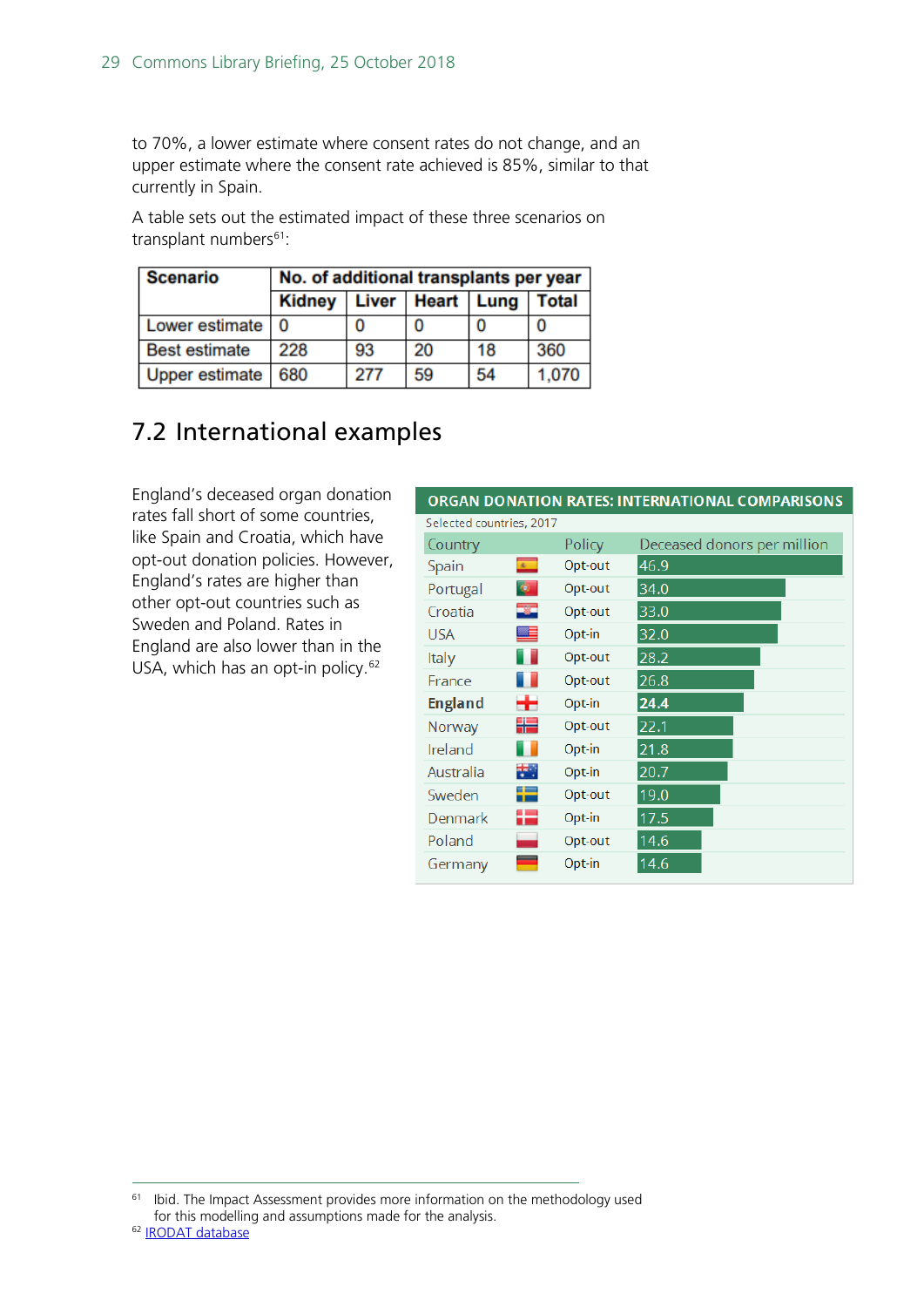# <span id="page-29-0"></span>8. Views on a change to a deemed consent system for organ donation

Supporters for a move to a deemed consent system state that they believe it will lead to an increase in donors and will save lives.

However, there has been some opposition to the proposal to change the system. Some of those against a change suggest that the evidence does not support a move to an opt out system, and concerns have been raised that it may have negative impacts. This section includes some of examples of these.

# <span id="page-29-1"></span>8.1 Political parties

## Conservatives

In her Conservative Party conference speech in 2017, the Prime Minister said that there were limits to how many people could be helped by transplant through the number of people who came forward. She highlighted the number of people waiting, and those that had died whilst on the transplant list. She said that

… to address this challenge that affects all communities in our country, we will change that system. Shifting the balance of presumption in favour of organ donation. Working on behalf of the most vulnerable.<sup>[63](#page-29-2)</sup>

The Mirror's ongoing campaign on introducing an opt-out system, Change the law for life, has highlighted the story of a 9 year old boy called Max Johnson who has recently had a heart transplant. The newspaper has reported that the Prime Minister wrote a letter to Max saying that the new law would be named after him:

Mrs May told him: "When I read your inspirational story, I knew I had to act to change the organ-donation rules to an opt-out system. I also read that you thought it would be fun to name the change in the rules after you.

"I think that is a brilliant idea, so, while it will have to have a bit of a boring title when it goes through Parliament, I and my Government will call it Max's Law."[64](#page-29-3)

The Government made clear that it supports the Organ Donation (Deemed Consent) Bill 2017 during the second reading debate on the Bill.

## Labour Party

In his Party Conference speech in 2017, the Labour leader, Jeremy Corbyn committed to introducing an opt-out organ donation consent system in England.

<sup>&</sup>lt;sup>63</sup> Prime Minister's speech, [Renewing the British Dream,](http://press.conservatives.com/post/166040158480/prime-minister-renewing-the-british-dream) 2 October 2017

<span id="page-29-3"></span><span id="page-29-2"></span><sup>&</sup>lt;sup>64</sup> Jeremy Armstrong, Donor law will be called 'Max's Law' in honour of little boy [whose bravery helped change Britain](https://www.mirror.co.uk/news/politics/donor-law-called-maxs-law-11327971), Mirror, 11 October 2017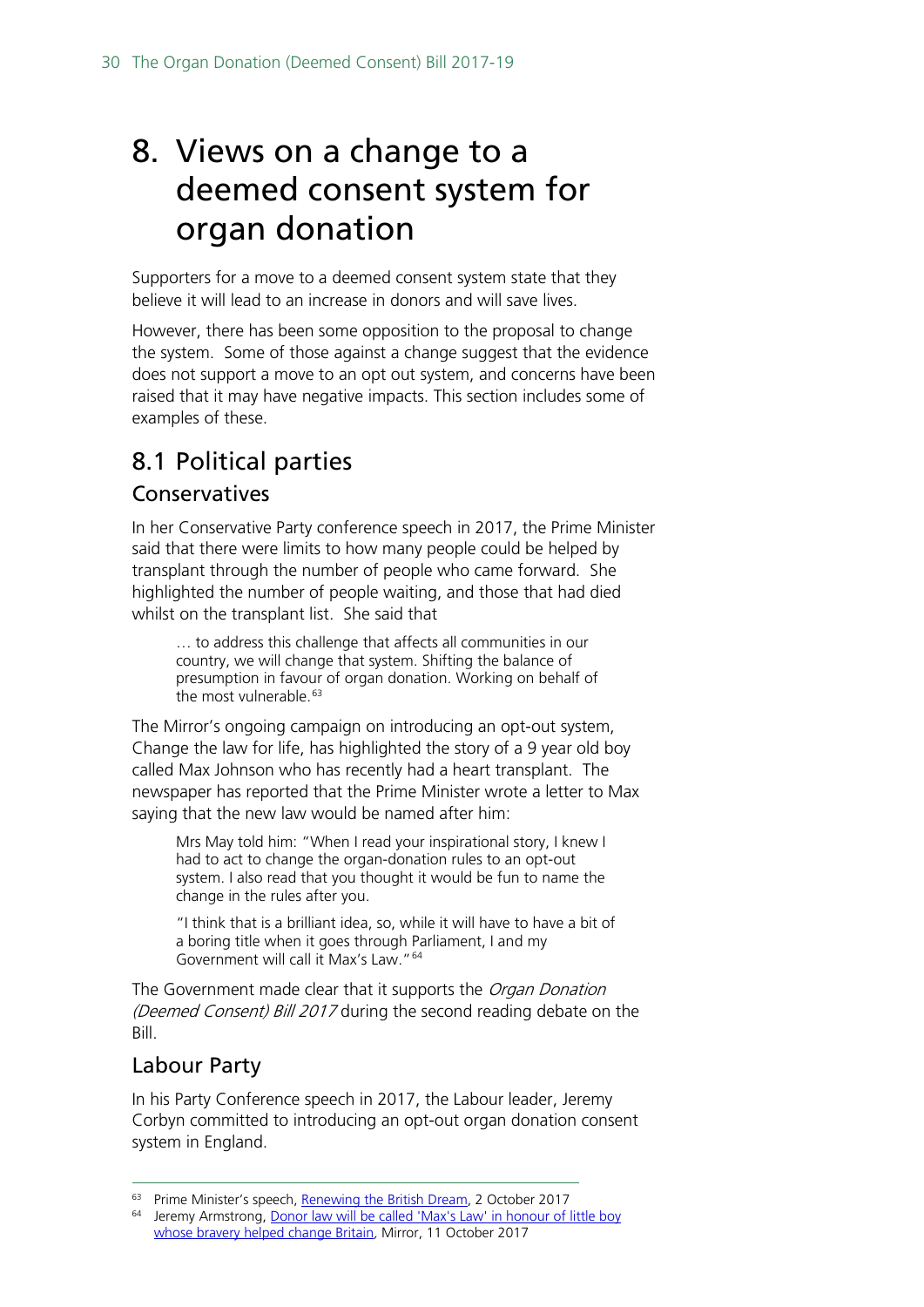In February 2018, it was by the Birmingham Mail that Jeremy Corbyn had written to Labour MPs calling on them to support the *Organ* Donation (Deemed Consent) Bill 2017 at its Second Reading on 23 February. It is reported that the letter also clarified that the Bill will be subject to a free vote for Labour Members. <sup>[65](#page-30-1)</sup>

## Scottish National Party

The Scottish National Party support an opt-out consent system for organ donation and provides information [on its website](https://www.snp.org/pb_does_the_snp_support_a_soft_opt_out_system_for_organ_donation) about the introduction of an opt-out organ donation system in Scotland.<sup>[66](#page-30-2)</sup>

## Liberal Democrats

In September 2017, the Liberal Democrat party leader, Vince Cable, confirmed that it was Liberal Democrat policy to change the law to an opt-out organ donation system.<sup>67</sup>

## Other parties

It has not been possible to find a statement as to whether the Democratic Unionist Party support a change in the law on organ donation consent system. However, the party's health spokesperson, Jim Shannon, has said that he personally supports the introduction of an opt-out system.<sup>[68](#page-30-4)</sup>

Plaid Cymru supported the introduction of a change in the law on organ donation consent in Wales through the Human Transplantation (Wales) Act 2013.<sup>[69](#page-30-5)</sup>

It is Green Party policy to support a move to a presumed consent system for organ donation.<sup>[70](#page-30-6)</sup>

# <span id="page-30-0"></span>8.2 Stakeholders

This section provides some key stakeholder responses to the introduction of an opt-out organ donation system.

A number of stakeholders, including health charities, patient groups and transplant bodies have expressed support for a change in the law to introduce an opt-out consent system. However, some concerns have been expressed by other groups, such as the Nuffield Council on Bioethics, and some transplant clinicians.

NHSBT is a special health authority responsible for coordinating organ donation and transplants across the UK. It welcomed the Government consultation on moving to an opt-out consent system, and said it supports any initiative which leads to more organ donors and more lives

<span id="page-30-1"></span><sup>&</sup>lt;sup>65</sup> Jonathan Walker, Jeremy Corbyn urges Labour MPs to back 'opt-out' organ [donation law to save lives,](https://www.birminghammail.co.uk/news/midlands-news/jeremy-corbyn-urges-labour-mps-14284278) Birmingham Mail, 13 February 2018

<sup>&</sup>lt;sup>66</sup> SNP, [Does the SNP support a soft opt out system for organ donation?](https://www.snp.org/pb_does_the_snp_support_a_soft_opt_out_system_for_organ_donation)

<span id="page-30-3"></span><span id="page-30-2"></span><sup>&</sup>lt;sup>67</sup> Sir Vince Cable: Nearly 500 people died last year waiting for donors ... that's why I [am backing Mirror's campaign,](https://www.mirror.co.uk/news/politics/sir-vince-cable-nearly-500-11209462?utm_content=bufferb3080&utm_medium=social&utm_source=facebook.com&utm_campaign=buffer) The Mirror, September 2017

<sup>68</sup> [HC Deb 13 July 2017 c204WH](https://hansard.parliament.uk/Commons/2017-07-13/debates/17071358000002/OrganDonationOpt-OutSystem#contribution-C42889BD-4E57-4DFA-AEB0-6D04F338E51F)

<span id="page-30-5"></span><span id="page-30-4"></span><sup>69</sup> Welsh Assembly Research Service, [Bill summary: Human Transplantation \(Wales\) Bill,](http://www.assembly.wales/Research%20Documents/Human%20Transplantation%20%28Wales%29%20Bill%20-%20Bill%20Summary-08012013-241915/13-002-English.pdf)  January 2013

<span id="page-30-6"></span><sup>&</sup>lt;sup>70</sup> Green Party, [Health Policy](https://policy.greenparty.org.uk/he.html) (updated August 2017)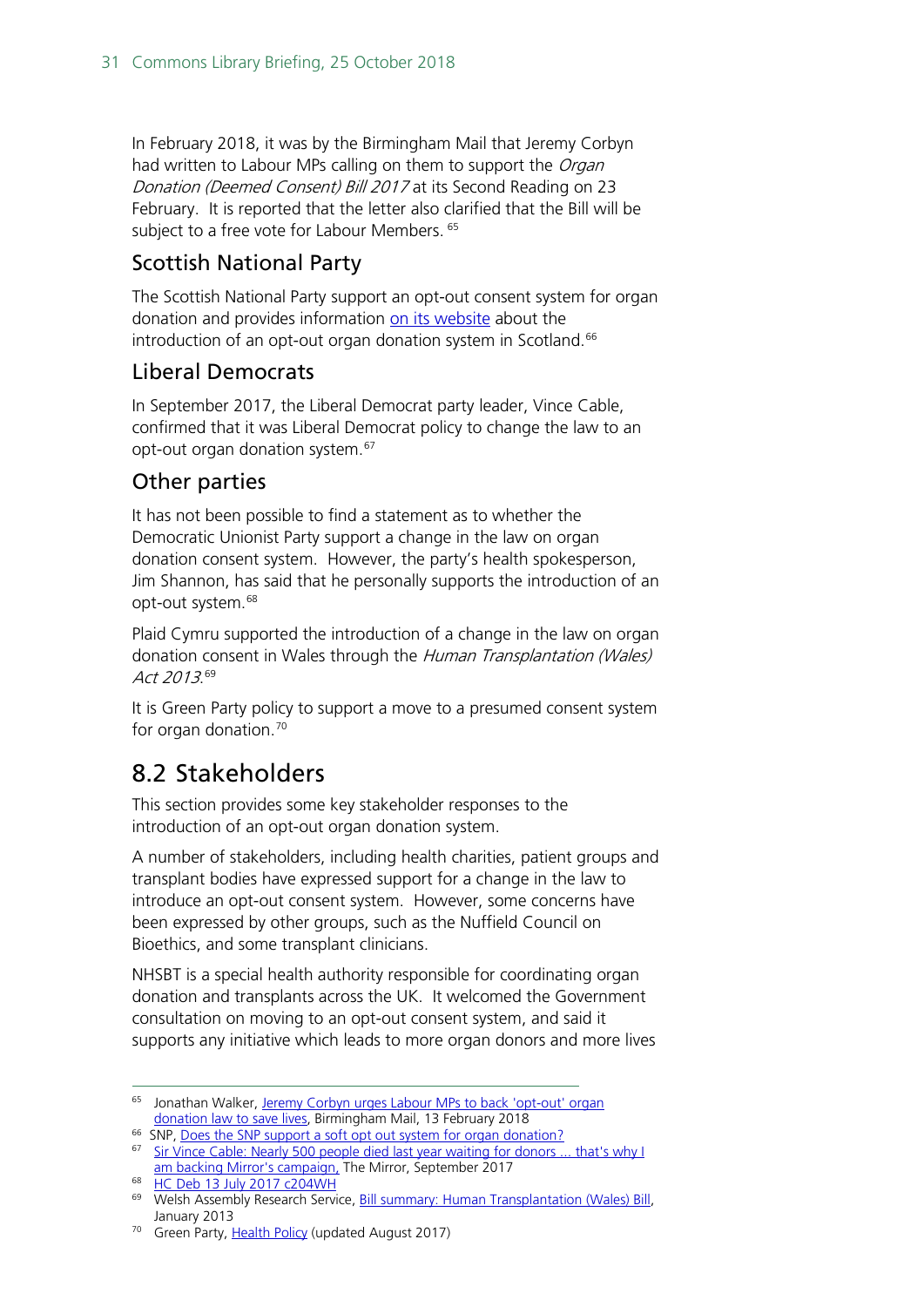being saved. In a February 2018 document, NHSBT set out its position on an opt-out consent system:

#### **What is NHS Blood and Transplant's position on the consultation? Are you in favour of opt out?**

We welcome the Government's commitment to the lifesaving power of organ donation, which is demonstrated by their desire to hold a consultation into an opt out system. We support any initiative which leads to more organ donors and more lives being saved. We hope it will ensure that everyone makes a decision about organ donation, and that their decision is respected.

We hope people will take time to think about organ donation, make a decision about what they want, and if they want to donate, to sign up to the NHS Organ Donor Register and discuss their decision with their family so that their intention to give the gift of life after death is fully understood. We also hope people will join the national conversation about organ donation the consultation brings.[71](#page-31-0)

The British Medical Association (BMA) has actively campaigned across the UK on introducing an opt-out system for organ donation consent for many years. It believes a move to an opt-out system "is the best option for the UK to reduce the shortage of organs and save lives." It also highlights that surveys have shown that two thirds of people in the UK support a change to a soft opt-out system. $72$ 

A [February 2018 news story](https://www.bma.org.uk/news/2017/february/support-for-opt-out-donor-rules) provides more information:

BMA medical ethics committee chair John Chisholm said: 'Although organ transplantation has seen amazing medical achievements it has not yet reached its full life-saving and lifetransforming potential.

'These figures show that in the current system, a large number of people who wish to donate their organs are not signing up to the register. Vital opportunities to save people's lives are being missed.

'Around 10,000 people in the UK are in need of an organ transplant, with 1,000 people dying each year while still on the waiting list. As a doctor it is difficult to see your patients dying and suffering when their lives could be saved or dramatically improved by a transplant.

'Since soft opt-out was adopted in Wales, 160 organs have been transplanted, almost a quarter of which were down to the new system.

'The BMA is calling for all UK Governments to follow suit and adopt a soft opt-out system. If we have an opportunity to address the chronic shortage of organs and save the lives of patients across the UK, surely we should be taking it.<sup>'[73](#page-31-2)</sup>

The independent ethics body, the Nuffield Council on Bioethics, have expressed concerns about the evidence on an opt-out organ donation consent system; it has said that the Government shouldn't be making a

<sup>&</sup>lt;sup>71</sup> NHSBT, [NHSBT press essentials on the English Opt Out Consultation,](https://nhsbtdbe.blob.core.windows.net/umbraco-assets-corp/6097/nhsbt-press-essentials-on-the-english-opt-out-consultation.pdf) February 2018

<span id="page-31-1"></span><span id="page-31-0"></span><sup>&</sup>lt;sup>72</sup> British Medical Association press release, [Support for opt-out donor rules,](https://www.bma.org.uk/news/2017/february/support-for-opt-out-donor-rules) 28 February 2017

<span id="page-31-2"></span><sup>&</sup>lt;sup>73</sup> British Medical Association press release, [Support for opt-out donor rules,](https://www.bma.org.uk/news/2017/february/support-for-opt-out-donor-rules) 28 February 2017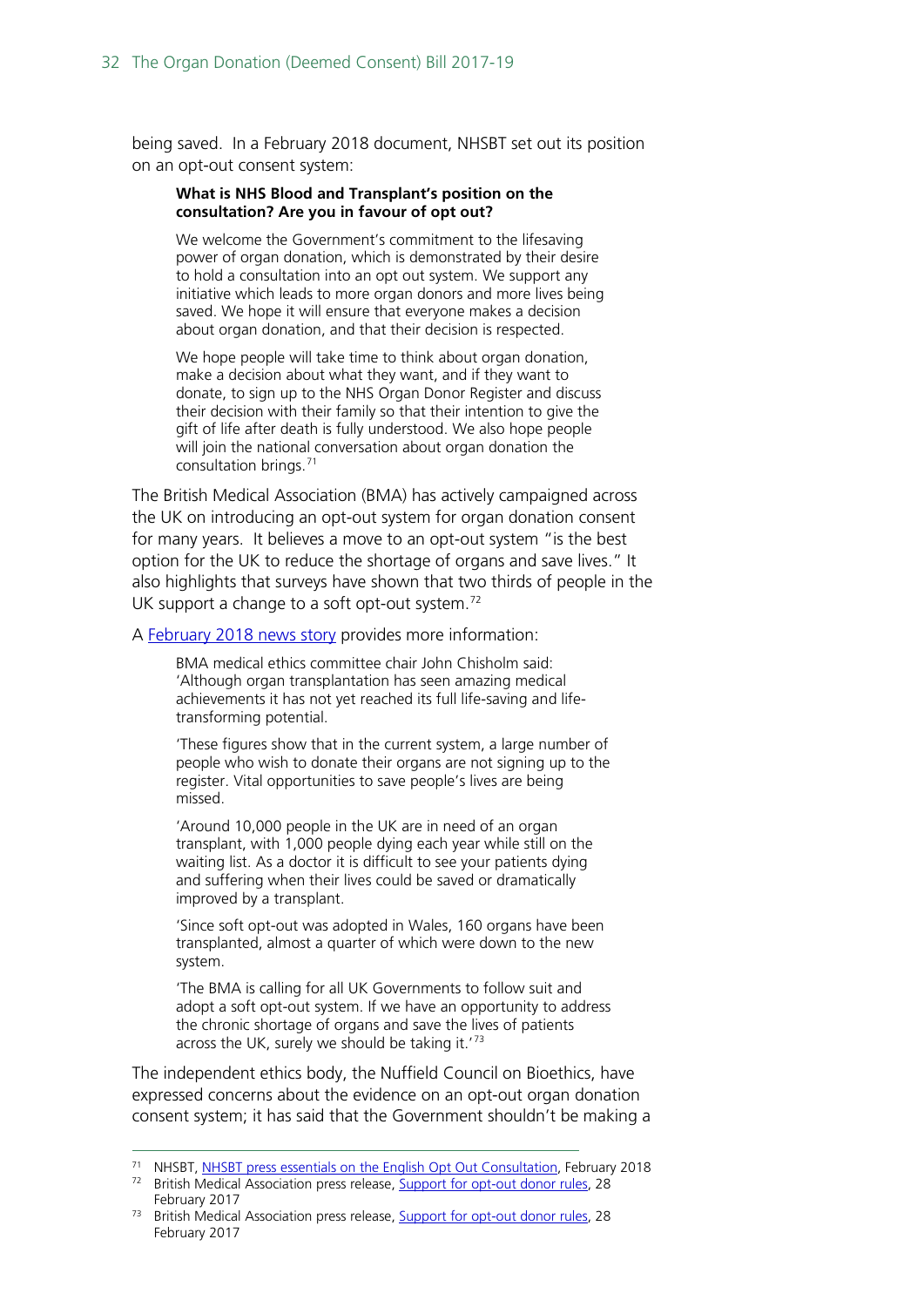change until there is evidence that it works.<sup>74</sup> In response to the Government's consultation response and decision to introduce an optout system, Katharine Wright, Assistant Director of the Nuffield Council on Bioethics said that the Council was concerned that "promises being made by the Government about what it can achieve may be misleading." It called for a Government commitment to improving public information and education:

The Nuffield Council on Bioethics strongly supports organ donation where this meets with the wishes of the donor. At the moment, there is no evidence to indicate that introducing opt-out will, on its own, increase organ donation rates. No one really knows what the effect of it will be, and we are concerned that the promises being made by the Government about what it can achieve may be misleading. But evidence does show that more public awareness, more investment in staff training, more specialist nurses and ensuring that all families are central to the donation process would do more to help those in need of an organ.

For an opt-out system to operate ethically, people need to be fully informed so they can make an active choice about whether or not to donate. So it is vital that the Government commits to improving public information and education – not just at the point when the system changes but on an ongoing basis. Families must remain at the heart of the process, and be properly supported. Critically, any changes to the system must operate in a way that will not risk undermining what we already have: public trust in our donation and transplant system.<sup>[75](#page-32-1)</sup>

The National BAME Transplant Alliance (NBTA) is a coalition of organisations seeking to promote organ donation and stem cell donation in BAME people. They have expressed support for a move to an opt-out organ donation system:

Orin Lewis, Chief Executive of Afro-Caribbean Leukaemia Trust & Co-Chair of National BAME Transplant Alliance said:

"As a parent of a young man who sadly passed away from Multiple Organ Failure, I gladly welcome the Prime Minister's decision to instigate a much needed public Consultation on the relative positive and negative merits of England having an Opt Out Donation policy. Looking forward I am expecting a wide spectrum of heated but ultimately constructive views and opinions from key stakeholders across the public domain, with the end goal of ultimately saving many more lives across the wide diversity of patients in England needing an organ transplant."<sup>[76](#page-32-2)</sup>

Transplant clinicians have spoken in favour of a change in the law to introduce an opt-out system.<sup>[77](#page-32-3)</sup> <sup>[78](#page-32-4)</sup> However, there has also been some

<span id="page-32-0"></span><sup>&</sup>lt;sup>74</sup> Nuffield Council on Bioethics press release, **UPDATED**: Ethics think tank expresses [concern over premature move to an opt-out organ donation system in England,](http://nuffieldbioethics.org/news/2017/ethics-tank-expresses-concern-premature-move-optout-organ) 12 December 2017

<span id="page-32-1"></span><sup>&</sup>lt;sup>75</sup> Nuffield Council on Bioethics, Response to Government's plans for an 'opt-out' [system for organ donation,](http://nuffieldbioethics.org/news/2018/response-governments-plans-optout-system-organ-donation) August 2018

<sup>&</sup>lt;sup>76</sup> NBTA, [NBTA welcomes 'opt-out' consultation,](http://www.nbta-uk.org.uk/2017/12/nbta-welcomes-opt-out-consultation/) December 2017

<span id="page-32-3"></span><span id="page-32-2"></span><sup>&</sup>lt;sup>77</sup> [Doctors praise plan for organ donor presumed consent in England,](https://www.theguardian.com/society/2017/oct/05/doctors-praise-plan-for-organ-donor-presumed-consent-in-england) The Guardian, October 2017

<span id="page-32-4"></span><sup>78</sup> [Top doctors urge MPs to "save hundreds of lives each year" with change to organ](https://www.mirror.co.uk/news/uk-news/top-doctors-urge-mps-save-12032204)  [donor laws,](https://www.mirror.co.uk/news/uk-news/top-doctors-urge-mps-save-12032204) The Mirror, 16 February 2018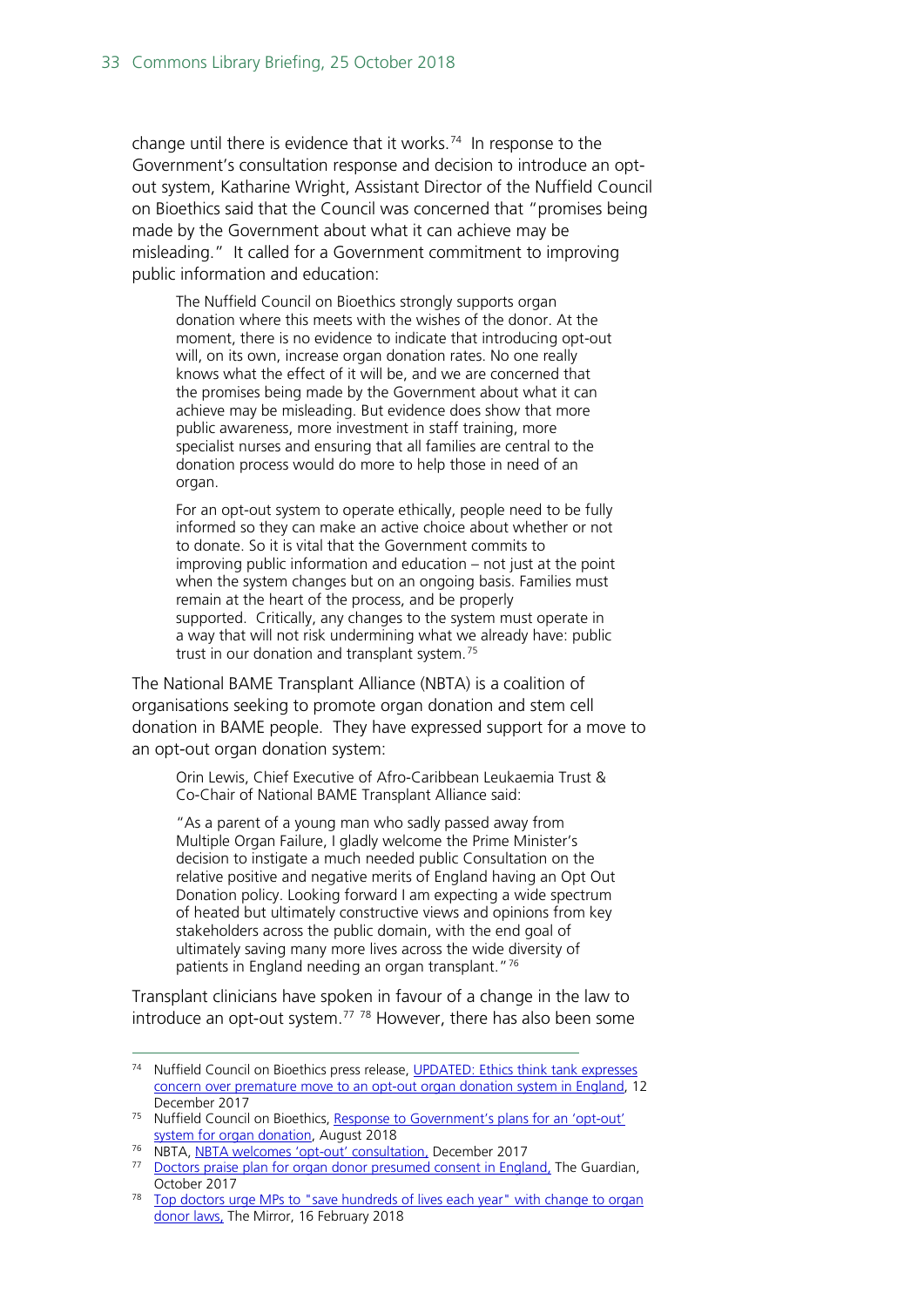opposition. A notable example is Professor Chris Rudge, the former National Clinical Director for Transplantation. In an editorial in the British Journal of General Practice, he said that there was a lack of evidence that a change in the law leads to a sustained increase in organ donation:

The need for more organs for transplantation is pressing, but there seems to be little merit in pursuing a change in the law that appears to revert to the utilitarian approach that is now discredited and is unproven, controversial, expensive, ethically questionable, and possibly risky. [79](#page-33-0)

Many health charities have expressed support for a change to an optout system for organ donation consent. This has included, the British Liver Trust,<sup>[80](#page-33-1)</sup> Kidney Care UK,<sup>[81](#page-33-2)</sup> and Fight for Sight<sup>82</sup>. Prior to the Second Reading debate of the Organ Donation (Deemed Consent) Bill, the Chief Executive of the British Heart Foundation, Simon Gillespie, said that the change cannot come soon enough for patients:

"Across the UK there is a desperate shortage of organ donors, meaning people needlessly die as they wait for organs to become available.

"Introducing a soft-opt out system in England will mean that more people will get the life saving transplant they desperately need.

"The Government's commitment to a soft-opt out system is a commitment to ending the agonising pain felt by families who risk losing a loved one while they wait for a donor.

"This change can't come soon enough for patients." [83](#page-33-4)

NHSBT report that the major religions in the UK support the idea of organ donation and transplantation.<sup>[84](#page-33-5)</sup> They also provide more detailed information on the views on organ donation from a number of faiths.

The Government's consultation on introducing and opt out consent system for organ donation highlights the ongoing work engaging faith communities on the issue of organ donation. However, it also noted that concerns have been expressed about presumed consent systems from people of certain faiths in the past:

The Organ Donation Taskforce considered the attitudes of different faith and belief groups towards an opt-out system of consent. This work highlighted significant reservations from people of certain faiths about the impact of moving to an opt-out system of consent, particularly for people less comfortable with the prospect of the change. These concerns included:

<span id="page-33-0"></span> <sup>79</sup> Chris J Rudge, Editorial: Organ donation: opting in or opting out? Br J Gen Pract 2018; 68 (667): 62-63.

<span id="page-33-1"></span><sup>80</sup> British Liver Trust press release, New 'opt-out' system for organ donation in England [announced by ministers,](https://www.britishlivertrust.org.uk/new-opt-out-system-organ-donation/) August 2018

<span id="page-33-2"></span><sup>81</sup> Kidney Care UK, [Third reading of Organ Donation Bill on 26 October,](https://www.kidneycareuk.org/news-and-campaigns/news/third-reading-organ-donation-bill-26-october/) October 2018 82 Fight for Sight press release, Fight for Sight response to the organ donation opt-out

<span id="page-33-4"></span><span id="page-33-3"></span>[system proposal,](https://www.fightforsight.org.uk/news-and-views/articles/news/fight-for-sight-response-to-the-organ-donation-opt-out-system-proposal/) 12 December 2017 83 British Heart Foundation press release, [Government announces consultation](https://www.bhf.org.uk/news-from-the-bhf/news-archive/2017/october/government-announces-consultation-on-organ-donation-opt-out-system) on

[organ donation opt-out system,](https://www.bhf.org.uk/news-from-the-bhf/news-archive/2017/october/government-announces-consultation-on-organ-donation-opt-out-system) 4 October 2017

<span id="page-33-5"></span><sup>84</sup> NHSBT, [What does my religion say?](https://www.organdonation.nhs.uk/about-donation/what-does-my-religion-say/)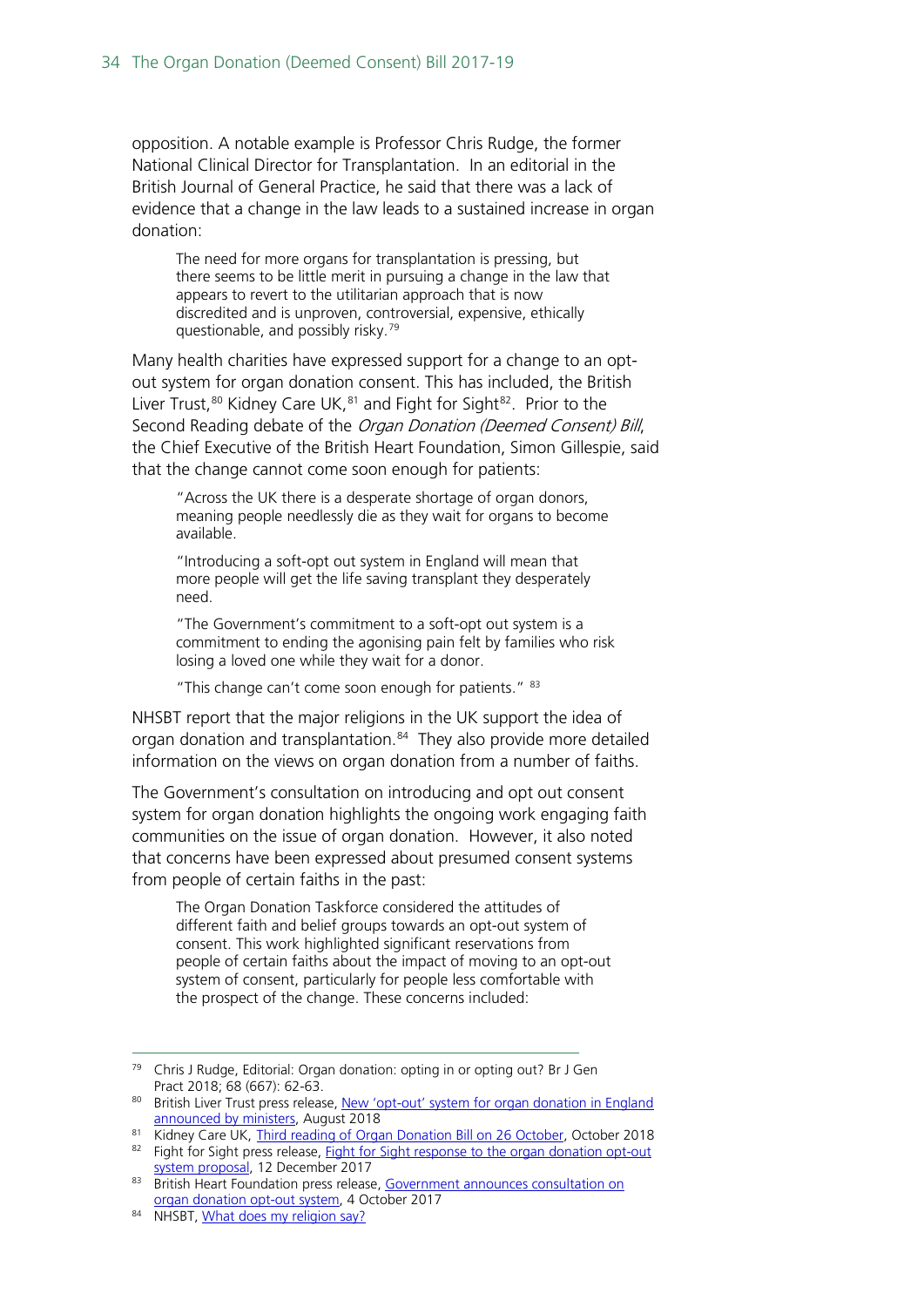- the definition of death as brain stem death being incompatible with the beliefs of some faith groups
- the need to allow for personal choice and the importance of donation under conditions of informed consent
- difficulty in establishing whether a person who has not opted out has made an informed decision to donate
- unease and negative perceptions about a shift in the balance of power between individuals and the state
- With these concerns in mind, changing the default of consent could therefore increase the risk of more people deciding to opt out, where they would otherwise be happy to support donation under the current opt-in system.<sup>[85](#page-34-0)</sup>

<span id="page-34-0"></span><sup>85</sup> Department of Health, Consultation on an opt-out system of organ and tissue [donation: Impact Assessment,](https://www.gov.uk/government/uploads/system/uploads/attachment_data/file/666518/Organ_Donation_Opt-Out_Consultation_Impact_Assessment.pdf) 6 November 2017